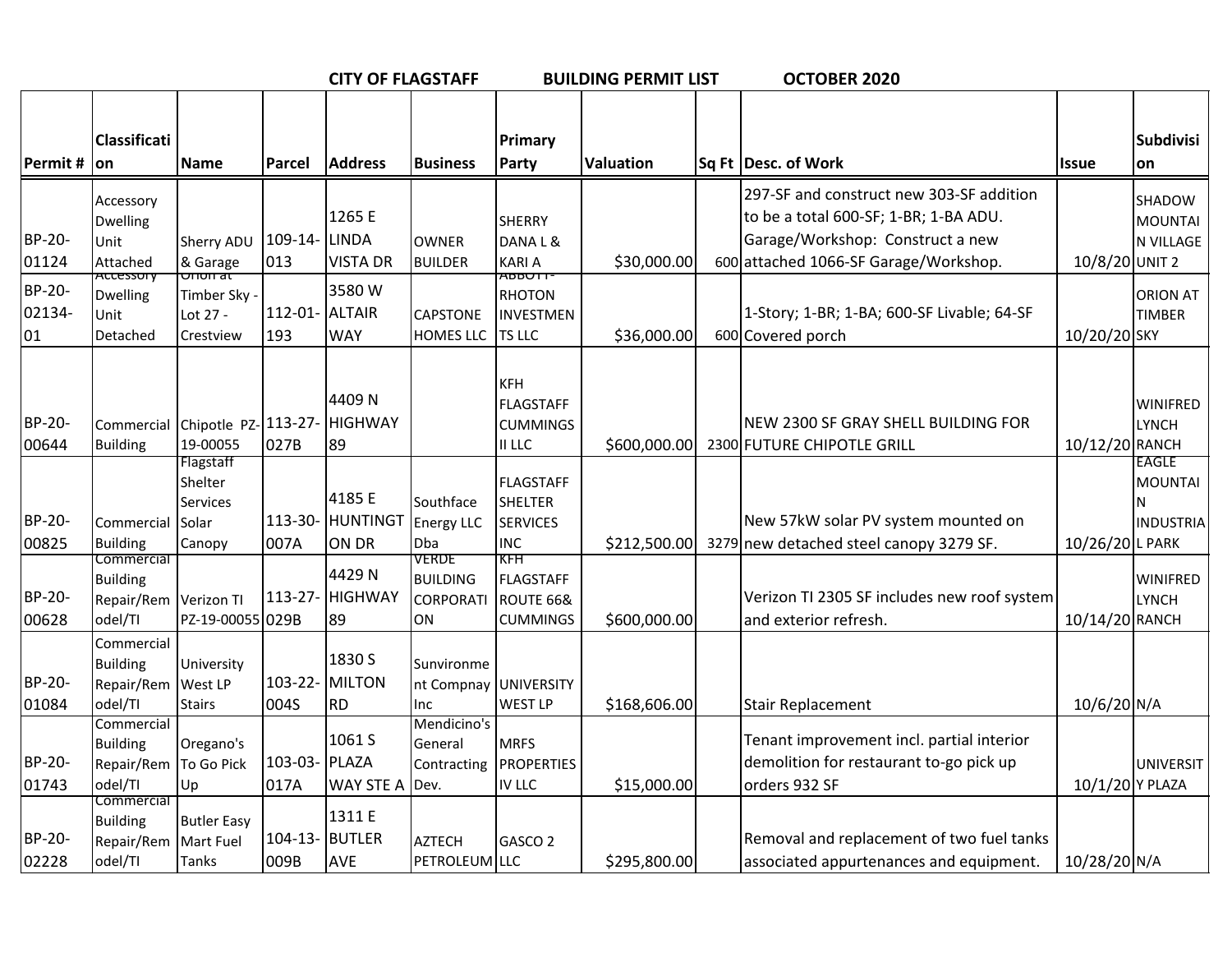|        |                               |                                                     |               |                  |                   |                                      |              |                                              |                  | <b>MILL</b>                        |
|--------|-------------------------------|-----------------------------------------------------|---------------|------------------|-------------------|--------------------------------------|--------------|----------------------------------------------|------------------|------------------------------------|
|        |                               |                                                     |               | 1801 S           | LOVEN             |                                      |              |                                              |                  | <b>TOWN</b>                        |
| BP-20- | Commercial COF Demo-          |                                                     |               | 103-21-MILTON    | <b>CONTRACTI</b>  | VP CINEMA                            |              | Demolition/removal of (7) existing buildings |                  | MIXED-                             |
| 02045  | Demolition                    | Milltown                                            | 024           | <b>RD</b>        | <b>NG INC</b>     | <b>LLC</b>                           | \$219,434.00 | and (1) septic tank/leach field              | 10/8/20 USE      |                                    |
|        |                               | Kachina                                             |               |                  |                   | <b>HUPI TRIBE</b><br><b>ECONOMIC</b> |              |                                              |                  |                                    |
|        |                               | Square<br>Shopping                                  |               |                  | <b>HIGH</b>       | <b>DEVELOPME</b>                     |              |                                              |                  |                                    |
|        |                               | Center                                              |               | 2624 N           | <b>CALIBER</b>    | <b>NT</b>                            |              |                                              |                  |                                    |
| BP-20- | Commercial                    | Partial                                             | 108-10-       | <b>STEVES</b>    | <b>CONSTRUCT</b>  | CORPORATI                            |              | Demolition/removal of existing storefront    |                  |                                    |
| 02119  | Demolition                    | <b>Demolition</b>                                   | 001C          | <b>BLVD</b>      | <b>ION LLC</b>    | ON                                   | \$50,000.00  | canopies and columns                         | 10/20/20 N/A     |                                    |
|        |                               |                                                     |               |                  |                   |                                      |              |                                              |                  | <u>NORMAL</u>                      |
|        | Manufactur                    | Miramonte                                           |               |                  |                   | MIRAMONT                             |              |                                              |                  | <b>SCHOOL</b><br><b>ADDITION</b>   |
| BP-20- | ed/Mobile/                    | Manufactur                                          | 103-07-207 S  |                  |                   | E BEAVER                             |              | Temp manufactured trailer with temp          |                  | <b>FLAGSTAFF</b>                   |
| 02235  | Modular                       | ed Trailer                                          | 011A          | <b>BEAVER ST</b> |                   | <b>LLC</b>                           | \$0.00       | power for Miramonte job site                 | 10/21/20 TOWN OF |                                    |
|        | Res.                          |                                                     |               |                  |                   |                                      |              |                                              |                  |                                    |
|        | <b>Building</b>               |                                                     |               |                  |                   |                                      |              |                                              |                  |                                    |
|        | Repair/Rem Durham             |                                                     |               |                  |                   | <b>DURHAM</b>                        |              |                                              |                  |                                    |
| BP-20- |                               | odel/Additio Living Room   101-42- 578 N PINE OWNER |               |                  |                   | <b>BRIDGET</b>                       |              |                                              |                  | <b>SWITZER</b>                     |
| 01255  | <del>kesidentiai</del>        | Extension                                           | 013           | <b>CLIFF DR</b>  | <b>BUILDER</b>    | <b>MARIE</b>                         | \$18,000.00  | 90 SF. living room extension/addition.       | 10/5/20 MESA     |                                    |
|        | <b>Building</b>               |                                                     |               |                  |                   |                                      |              | Existing Deck to be converted to habitable   |                  |                                    |
|        | Repair/Rem                    |                                                     |               | 3200 S           |                   |                                      |              | space including a master suite. -231-SF      |                  |                                    |
| BP-20- | odel/Additio Gallardo         |                                                     |               | 112-22- GILLENWA | <b>OWNER</b>      | GALLARDO                             |              | Interior space to be remodeled to include    |                  | <b>UNIVERSIT</b>                   |
| 00869  |                               | Addition                                            | 001A          | <b>TER DR</b>    | <b>BUILDER</b>    | MARCO P                              | \$3,000.00   | 252 portion of the master suite addition and |                  | 10/13/20 Y HEIGHTS                 |
|        | Residential                   |                                                     |               |                  |                   | <b>KUHN</b>                          |              |                                              |                  |                                    |
| BP-20- | <b>Building</b><br>Repair/Rem | Kuhn<br>Garage/Sho                                  | 105-14-4500 S |                  | <b>OWNER</b>      | JAMES R &<br><b>WENDY L</b>          |              | Residential 113-SF addition onto existing    |                  | LANEWOO                            |
| 01633  | odel/Additio p                |                                                     | 021           | <b>KATHY RD</b>  | <b>BUILDER</b>    | <b>REV. LIVING</b>                   | \$20,000.00  | garage and workshop.                         |                  | $10/9/20$ D ESTATES                |
|        | Residential                   |                                                     |               |                  |                   |                                      |              |                                              |                  |                                    |
|        | <b>Building</b>               |                                                     |               |                  | Dark Sky          |                                      |              |                                              |                  |                                    |
|        | Repair/Rem                    |                                                     |               | 2307 N RIO       | Constructio       | FOLKE                                |              |                                              |                  |                                    |
| BP-20- | odel/Additio                  |                                                     |               | 117-22- DE FLAG  | n and             | DANIEL &                             |              | Remove and replace 181-SF Upper level        |                  | EVERGREE                           |
| 01742  | n                             | Folke Deck                                          | 006           | <b>DR</b>        | Remodel           | <b>DENISE</b>                        | \$10,000.00  | deck.                                        | $10/9/20$ N      |                                    |
|        | Residential                   |                                                     |               | 98 W             |                   |                                      |              |                                              |                  |                                    |
|        | <b>Building</b><br>Repair/Rem |                                                     |               | <b>SEPARATIO</b> | <b>COONEY</b>     |                                      |              |                                              |                  | <b>PONDERO</b><br><b>SA TRAILS</b> |
| BP-20- | odel/Additio                  |                                                     |               | 112-59- N CANYON | CARPENTRY PITCHER |                                      |              |                                              |                  | <b>UNITS 4A</b>                    |
| 01782  | n                             | Pitcher Deck 041                                    |               | TRL              | <b>INC</b>        | <b>DIANAR</b>                        | \$30,000.00  | Replace and extend existing deck 450 SF.     | 10/28/20 4B 4C   |                                    |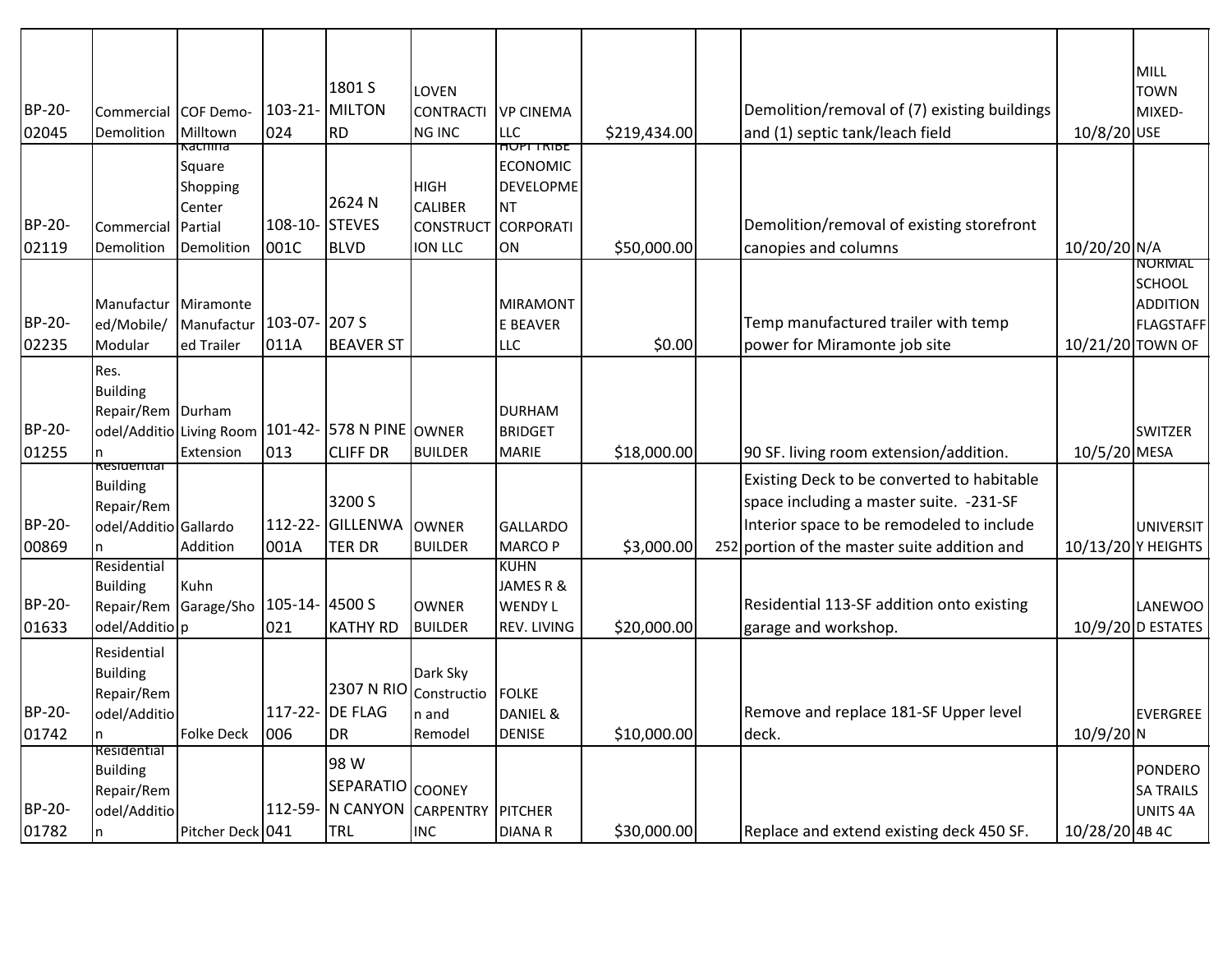|               | Residential            |                          |                |                                         |                             |                        |             |                                               |                   |                   |
|---------------|------------------------|--------------------------|----------------|-----------------------------------------|-----------------------------|------------------------|-------------|-----------------------------------------------|-------------------|-------------------|
|               | <b>Building</b>        |                          |                | 4111 E                                  |                             |                        |             |                                               |                   |                   |
|               |                        |                          |                | <b>ROAD</b>                             |                             |                        |             |                                               |                   |                   |
|               | Repair/Rem             |                          |                |                                         |                             | <b>BAKER</b>           |             |                                               |                   |                   |
| BP-20-        | odel/Additio Baker     |                          |                | 107-18- RUNNER                          |                             | <b>EDDIE LJR &amp;</b> |             |                                               |                   |                   |
| 01822         |                        | Sunroom                  | 130            | LN                                      |                             | <b>JEANNE M</b>        | \$18,000.00 | New Attached 300-SF Porch cover.              |                   | 10/14/20 FOXGLENN |
|               | Residential            |                          |                |                                         |                             |                        |             |                                               |                   |                   |
|               | <b>Building</b>        |                          |                |                                         |                             |                        |             |                                               |                   | MOUNT             |
|               |                        |                          |                |                                         |                             |                        |             |                                               |                   |                   |
|               | Repair/Rem             |                          |                |                                         | MATT'S                      |                        |             |                                               |                   | <b>ELDEN</b>      |
| BP-20-        | odel/Additio Tabor     |                          | 110-04- 1908 N |                                         | <b>DRYWALL</b>              | <b>TABOR</b>           |             | Combining 2 bedrooms into one with a          |                   | PARK              |
| 01838         | n                      | Bathroom                 | 056A           | <b>MESA DR</b>                          | PATCH INC                   | <b>NANCY</b>           | \$12,000.00 | bathroom.                                     |                   | 10/23/20 AMENDED  |
|               | Residential            |                          |                |                                         |                             |                        |             | (Kitchen/Bathrooms): Enlarge Door into        |                   |                   |
|               | <b>Building</b>        |                          |                |                                         |                             |                        |             |                                               |                   |                   |
|               | Repair/Rem Burgett     |                          |                | 5710N                                   | R&J                         |                        |             | hall bath; create new opening from kitchen    |                   | <b>SMOKERIS</b>   |
| BP-20-        |                        | odel/Additio Kitchen/Bat | 113-36- SMOKE  |                                         | Constructio                 | <b>BURGETT</b>         |             | to living room; install new tub in hall bath; |                   | <b>E VALLEY</b>   |
| 01890         |                        | h Remodel                | 008            | <b>RISE DR</b>                          | n LLC                       | <b>JESSICA H</b>       | \$55,000.00 | relocate washer/dryer into garage; new        | 10/20/20 UNIT 1   |                   |
|               | hesiueritiai           |                          |                |                                         |                             |                        |             |                                               |                   | וזוטטוזו          |
|               | <b>Building</b>        |                          |                |                                         |                             |                        |             |                                               |                   | <b>ELDEN</b>      |
|               | Repair/Rem             |                          |                |                                         | <b>GOOD OAK</b>             | MARSHALL               |             |                                               |                   | <b>ADDITION</b>   |
| BP-20-        | odel/Additio Marshall  |                          | 110-07- 1514 N |                                         | <b>ENTERPRISE TRUST DTD</b> |                        |             |                                               |                   | (FLAGSTAF         |
| 01898         |                        | Windows                  | 066            | <b>BEAVER ST S</b>                      |                             | 05-11-16               | \$9,270.00  | Replacement of 9 windows.                     | $10/14/20$ F)     |                   |
|               | Residential            |                          |                |                                         |                             |                        |             |                                               |                   |                   |
|               | <b>Building</b>        |                          |                |                                         | <b>BARDEN</b>               |                        |             |                                               |                   |                   |
| BP-20-        | Repair/Rem Kreidl      |                          |                | 4550 E                                  | <b>HOME</b>                 |                        |             | Replace 10 windows and replace structural     |                   |                   |
| 01935-        | odel/Additio Windows/D |                          |                | 117-22- FLINTWOO                        | <b>BUILDERS</b>             | KREIDL                 |             | members of 80-SF uncovered deck (like for     |                   | EVERGREE          |
|               |                        |                          |                |                                         |                             |                        |             |                                               |                   |                   |
| 01            | n<br>Residential       | eck Stairs               | 021            | <b>DLN</b>                              | LLC                         | <b>TOBIAS J</b>        | \$20,000.00 | like).                                        | $10/5/20$ N       |                   |
|               | <b>Building</b>        |                          |                |                                         |                             |                        |             |                                               |                   | PONDERO           |
|               |                        |                          |                |                                         |                             |                        |             |                                               |                   |                   |
|               | Repair/Rem             |                          |                |                                         | SOUTHWES MCCLINTON          |                        |             |                                               |                   | <b>SA TRAILS</b>  |
| <b>BP-20-</b> | odel/Additio McClinton |                          |                | 112-51- 1150 W LIL T WINDOWS RODNEY F & |                             |                        |             |                                               |                   | UNITS 3A          |
| 01959         |                        | Windows                  | 049            | <b>BEN TRL</b>                          | & DOOR LLC SABINE I         |                        | \$12,387.00 | Window/door replacement (6)                   | 10/12/20 3B 3C    |                   |
|               | <del>kesidentiar</del> |                          |                |                                         |                             |                        |             |                                               |                   |                   |
|               | <b>Building</b>        |                          |                |                                         |                             | <b>SCHWARTZ</b>        |             |                                               |                   |                   |
|               | Repair/Rem             |                          |                |                                         | SOUTHWES & BLOOM            |                        |             |                                               |                   | <b>KACHINA</b>    |
| BP-20-        | odel/Additio Schwartz  |                          | 102-11- 1321 N |                                         | T WINDOWS TRUST DTD         |                        |             |                                               |                   | <b>ESTATES</b>    |
| 01992         |                        | Windows                  | 006            | <b>AZTEC ST</b>                         | & DOOR LLC 03-06-2020       |                        | \$11,506.00 | Window/door replacement (4)                   | 10/5/20 UNIT 2    |                   |
|               | Residential            |                          |                |                                         |                             |                        |             |                                               |                   |                   |
|               | <b>Building</b>        |                          |                | 810W                                    | <b>ARIZONA</b>              | <b>JOBIN</b>           |             |                                               |                   |                   |
|               | Repair/Rem             |                          |                | <b>GRAND</b>                            | <b>FOUNDATIO DURHAM</b>     |                        |             | Install smart jacks and/or concentric piers   |                   |                   |
| BP-20-        | odel/Additio Durham    |                          |                | 100-28- CANYON                          | IN.                         | PROPERTIES             |             | under existing beams to repair the            |                   | <b>FLAGSTAFF</b>  |
| 02043         | n                      | Foundation               | 003            | <b>AVE</b>                              | SOLUTIONS LLC               |                        | \$4,798.00  | foundation.                                   |                   | 10/20/20 TOWNSITE |
|               | Residential            |                          |                |                                         |                             | <b>PERKINS</b>         |             |                                               |                   |                   |
|               | <b>Building</b>        |                          |                |                                         |                             | MARK &                 |             |                                               |                   | UNIVERSIT         |
|               | Repair/Rem             |                          |                |                                         |                             | <b>CORALEE</b>         |             |                                               |                   |                   |
| BP-20-        | odel/Additio Perkins   |                          | 112-39- 3522 S |                                         | <b>OWNER</b>                | <b>TRUST DTD</b>       |             |                                               |                   | <b>HIGHLAND</b>   |
| 02047         | n                      | <b>Deck</b>              | 044            | CHERYL DR BUILDER                       |                             | 06-01-19               | \$1,000.00  | Deck Joist replacement                        | 10/19/20 S UNIT 6 |                   |
|               |                        |                          |                |                                         |                             |                        |             |                                               |                   |                   |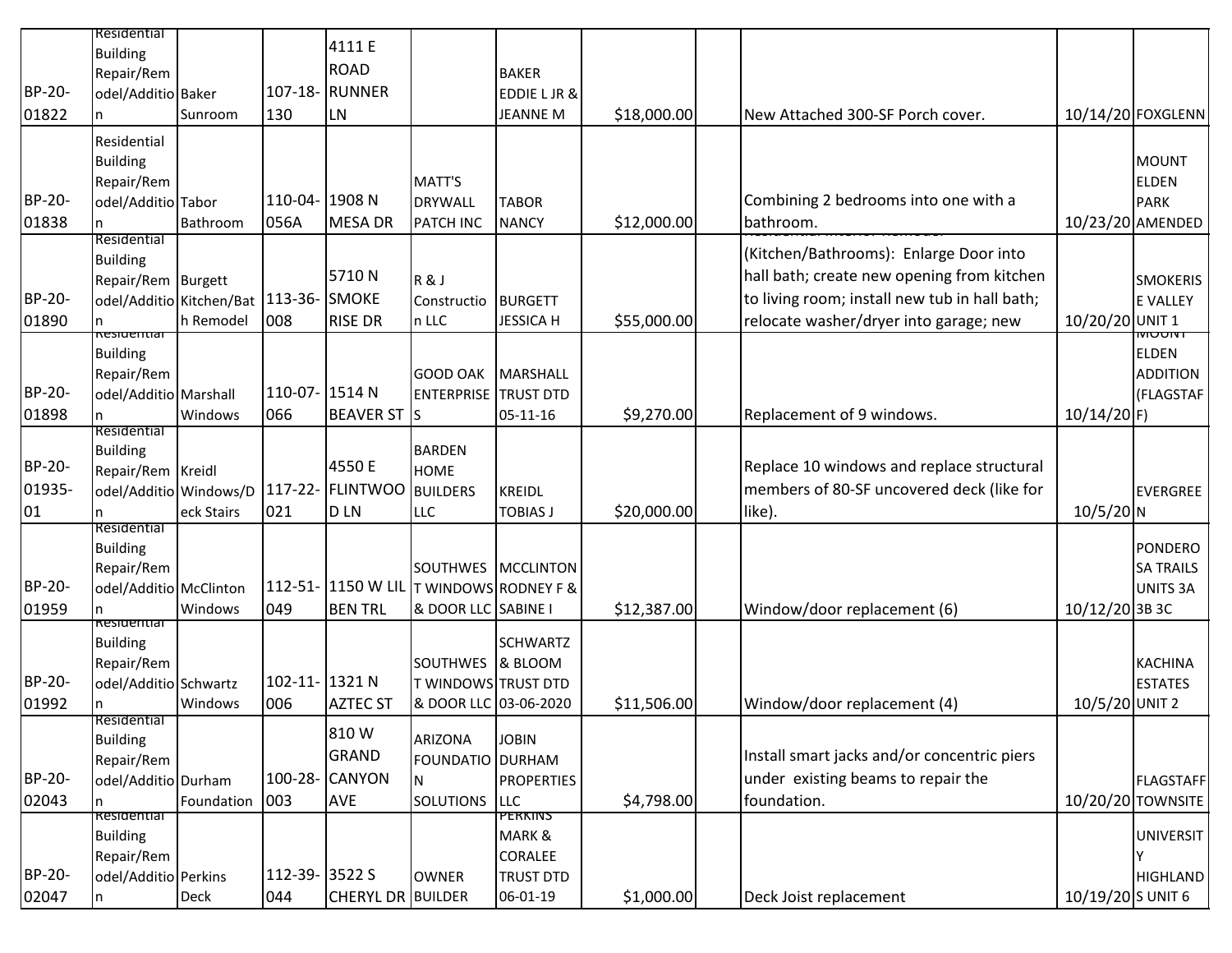|               | Residential                               |                         |               |                        |                         |                                  |              |                                            |                   |                          |
|---------------|-------------------------------------------|-------------------------|---------------|------------------------|-------------------------|----------------------------------|--------------|--------------------------------------------|-------------------|--------------------------|
|               | <b>Building</b>                           |                         |               |                        |                         |                                  |              |                                            |                   |                          |
|               | Repair/Rem                                |                         |               | 830N                   | Tesano                  |                                  |              |                                            |                   | <b>SWITZER</b>           |
| <b>BP-20-</b> | odel/Additio Langlord                     |                         |               | 101-29- TURQUOIS       | Contracting LANGORD     |                                  |              |                                            |                   | MESA                     |
| 02066         | kesidentiai                               | Remodel                 | 060           | E DR                   | Inc                     | AMY R                            | \$25,000.00  | New Covered Deck and stairs 393-SF.        | 10/21/20 UNIT 1   |                          |
|               | <b>Building</b>                           |                         |               |                        | <b>BARDEN</b>           |                                  |              |                                            |                   |                          |
|               | Repair/Rem                                |                         |               | 2687N                  | <b>HOME</b>             | PERETTI                          |              |                                            |                   |                          |
| BP-20-        | odel/Additio Peretti                      |                         |               | 117-23- CAREFREE       | <b>BUILDERS</b>         | MARK J &                         |              |                                            |                   | EVERGREE                 |
| 02091         |                                           | Windows                 | 036           | <b>CIR</b>             | LLC                     | <b>KATHLEEN A</b>                | \$9,000.00   | Window replacement (7)                     | $10/5/20$ N       |                          |
|               | Residential                               |                         |               |                        | <b>OUTLOOK</b>          |                                  |              |                                            |                   |                          |
|               | <b>Building</b>                           |                         |               |                        | <b>CONSTRUCT</b>        |                                  |              |                                            |                   |                          |
|               | Repair/Rem                                |                         |               | 4437 E                 | <b>ION AND</b>          |                                  |              |                                            |                   |                          |
| <b>BP-20-</b> | odel/Additio                              |                         |               | 107-19- COBURN         | REMODELIN DOTSON        |                                  |              |                                            |                   |                          |
| 02113         | kesidentiai                               | <b>Tso Door</b>         | 028           | DR                     | <b>GINC</b>             | KYLE L                           | \$1,000.00   | Widen door header and replace door         | 10/27/20 ELK RUN  |                          |
|               | <b>Building</b>                           |                         |               |                        |                         |                                  |              | room (210-SF) to include a closet and full |                   |                          |
|               | Repair/Rem                                |                         |               | 4380 E                 |                         | <b>WILSON</b>                    |              | bathroom; Replace existing laundry room    |                   |                          |
| BP-20-        | odel/Additio Wilson                       |                         |               | 107-21- COBURN         |                         | DANIEL &                         |              | window with smaller window for bathroom;   |                   |                          |
| 02122         |                                           | Bathroom                | 007           | <b>DR</b>              | <b>JKCINC</b>           | <b>DANIA</b>                     | \$69,000.00  | install a new window in the existing       | 10/26/20 ELK RUN  |                          |
|               | Residential                               |                         |               |                        |                         | <b>LOGAN</b>                     |              |                                            |                   |                          |
|               | <b>Building</b>                           |                         |               |                        |                         | DOUGLAS W                        |              |                                            |                   | DEER                     |
|               | Repair/Rem                                |                         |               | 2432 S                 | <b>KOLESAR</b>          | 8                                |              |                                            |                   | <b>CREEK</b>             |
| BP-20-        | odel/Additio Logan                        |                         |               | 105-22- HOLLYHILL      | CONRTRACT ELIZABETH     |                                  |              | Exterior staircase connected to existing   |                   | <b>CROSSING</b>          |
| 02151         |                                           | Staircase               | 034           | <b>CT</b>              | ING INC.                | Iм                               | \$3,000.00   | deck.                                      | 10/29/20 UNIT ONE |                          |
|               | <del>kesidentiar</del><br><b>Building</b> |                         |               |                        |                         | <b>MEADOR</b><br><b>ANDREW J</b> |              |                                            |                   | <b>SHADUW</b><br>MOUNTAI |
|               | Repair/Rem                                |                         |               | 1060 E                 | <b>COONEY</b>           | <b>SANCHEZ&amp;</b>              |              |                                            |                   | N VILLAGE                |
| <b>BP-20-</b> | odel/Additio Sanchez                      |                         |               | 109-14- APPALACHI      | <b>CARPENTRY</b>        | KATHERINE                        |              |                                            |                   | UNIT <sub>4</sub>        |
| 02156         |                                           | Patio Cover             | 093           | AN RD                  | <b>INC</b>              | IМ                               | \$20,000.00  | New 425-SF covered porch                   | 10/28/20 2ND      |                          |
|               | Residential                               |                         |               |                        |                         |                                  |              |                                            |                   |                          |
|               | <b>Building</b>                           | <b>Walton Pole</b>      |               | 1200 N                 |                         |                                  |              | Construct a new 1656-SF detached pole      |                   |                          |
| BP-20-        | Repair/Rem Barn with                      |                         |               | 102-12- WESTRIDG OWNER |                         |                                  |              | barn with Roof mounted 36-Panel PV solar   |                   |                          |
| 02157         | odel/Additio Roof-<br>In.                 | mounted PV 009          |               | E RD                   | <b>BUILDER</b>          | <b>WALTON</b><br>JOSHUA P        | \$50,000.00  | 0 array.                                   | 10/28/20E         | <b>WESTRIDG</b>          |
|               | <del>kesidentiar</del>                    |                         |               |                        |                         |                                  |              |                                            |                   |                          |
|               | <b>Building</b>                           |                         |               |                        |                         |                                  |              |                                            |                   | SMOKE                    |
|               |                                           | Repair/Rem Johnson Fire |               | 6005N                  | Mammoth                 |                                  |              | Fire Damage Repair to existing 2-story; 3- |                   | <b>RISE</b>              |
| BP-20-        | odel/Additio Damage                       |                         | 113-51- SMOKE |                        | Restoration/ JOHNSON CJ |                                  |              | BR; 2-BA; 2-Car garage; single family      |                   | <b>VALLEY</b>            |
| 02181         |                                           | Repair                  | 070           | <b>RISE DR</b>         | <b>CJAM LLC</b>         | <b>TRUST</b>                     | \$150,000.00 | dwelling.                                  | 10/29/20 UNIT 2   |                          |
|               | Residential                               |                         |               |                        | REITZ                   |                                  |              |                                            |                   |                          |
|               | Building                                  |                         |               | 1103N                  | <b>RESTORATIO</b>       |                                  |              | Upper level master bath remodel; 198-SF    |                   |                          |
| BP-20-        | Repair/Rem                                |                         |               | 102-14- CONIFER        | N AND                   | <b>OVERHISER</b>                 |              | guest bathroom reconfiguration and         |                   |                          |
|               | odel/Additio Overhiser                    |                         |               |                        | <b>HOME</b>             | ANDREW J                         |              |                                            |                   | ROCKRIDG                 |
| 02182         |                                           | Remodel                 | 013           | <b>RD</b>              | <b>CONST</b>            | & ALLISON S                      | \$84,911.00  | addition of shower.                        | 10/30/20 E WEST   |                          |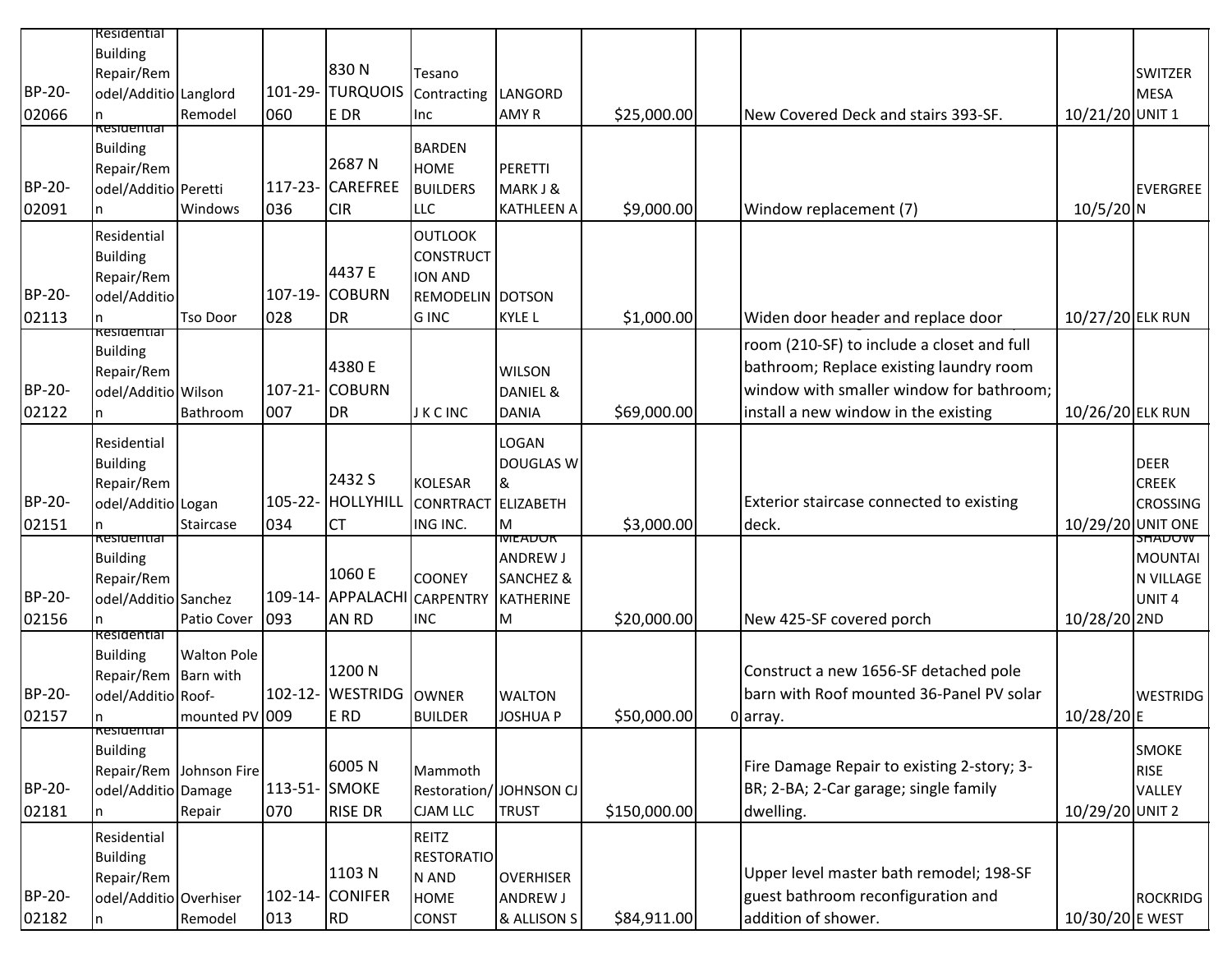|        | <del>kesideritiai</del>           |                                                    |                |                   |                            |                       |             |                                             |                 |                    |
|--------|-----------------------------------|----------------------------------------------------|----------------|-------------------|----------------------------|-----------------------|-------------|---------------------------------------------|-----------------|--------------------|
|        | <b>Building</b>                   |                                                    |                |                   |                            |                       |             | work: Replace select deck joists remove and |                 |                    |
|        | Repair/Rem                        |                                                    |                |                   |                            | GAIN-                 |             | replace existing stairs and guard/handrail  |                 |                    |
| BP-20- |                                   | odel/Additio Braley Entry 107-17- 3717 E FOX OWNER |                |                   |                            | SKJELSTAD             |             | modify existing guard to limit openings to  |                 |                    |
| 02197  | n                                 | <b>Deck</b>                                        | 028            | <b>LAIR DR</b>    | <b>BUILDER</b>             | <b>DEBORAH A</b>      | \$1,000.00  | code and replace deck surface with          |                 | 10/20/20 FOXGLENN  |
|        | Residential                       |                                                    |                |                   |                            |                       |             |                                             |                 |                    |
|        | <b>Building</b>                   |                                                    |                |                   |                            |                       |             |                                             |                 |                    |
|        | Repair/Rem                        |                                                    |                |                   |                            |                       |             |                                             |                 |                    |
| BP-20- | odel/Additio Heller               |                                                    | 105-06-4114 S  |                   | <b>OWNER</b>               | <b>HELLER</b>         |             |                                             |                 | <b>ASPEN</b>       |
| 02248  |                                   | Remodel                                            | 056            | <b>JOSEPH ST</b>  | <b>BUILDER</b>             | PAUL                  | \$8,000.00  | Residential Bathroom Remodel (86-SF).       | 10/29/20 TRAILS |                    |
|        | Residential                       |                                                    |                |                   |                            |                       |             |                                             |                 |                    |
|        | <b>Building</b>                   |                                                    |                |                   | <b>SOUTHWES</b>            |                       |             |                                             |                 |                    |
| BP-20- | Repair/Rem<br>odel/Additio McIvor |                                                    | 112-18-3341 S  |                   | T WINDOWS MCIVOR           |                       |             | Replace 11 windows(no change to window      |                 | <b>UNIVERSIT</b>   |
| 02255  |                                   | Windows                                            | 034A           | <b>LITTLE DR</b>  | & DOOR LLC LACEY E         |                       | \$33,797.00 | size).                                      |                 | 10/28/20 Y HEIGHTS |
|        | nesiueritiai                      |                                                    |                |                   |                            |                       |             |                                             |                 |                    |
|        | <b>Building</b>                   |                                                    |                |                   |                            | <b>DISARIO</b>        |             |                                             |                 | <b>PONDERO</b>     |
|        | Repair/Rem                        |                                                    |                | 1484 W            | SOUTHWES FAMILY            |                       |             |                                             |                 | <b>SA TRAILS</b>   |
| BP-20- | odel/Additio Disario              |                                                    |                | 112-51- WESTON    | <b>T WINDOWS TRUST DTD</b> |                       |             |                                             |                 | <b>UNITS 3A</b>    |
| 02338  |                                   | Windows                                            | 134            | TRL               | & DOOR LLC 11-11-11        |                       | \$25,681.00 | Replacement of 10 windows like for like     | 10/27/20 3B 3C  |                    |
|        | <b>Building</b>                   |                                                    |                | 104 W             |                            | <b>REALTY</b>         |             |                                             |                 | <b>MOUNT</b>       |
| BP-20- | Repair/Rem K&E Realty             |                                                    |                | 110-07- FOREST    | <b>OWNER</b>               | <b>HOLDINGS</b>       |             |                                             |                 | <b>ELDEN</b>       |
| 02358  | odel/Additio Windows              |                                                    | 087            | AVE               | <b>BUILDER</b>             | LLC                   | \$1,500.00  | Replacing windows like for like (8)         |                 | 10/28/20 ADDITION  |
|        |                                   |                                                    |                |                   |                            |                       |             |                                             |                 | <b>SWISS</b>       |
| BP-20- | Residential                       | Halbert                                            | 108-14- 3353 E |                   |                            | <b>HALBERT</b>        |             | 4.725 kW roof mounted PV system             |                 | <b>MANOR</b>       |
| 01686  | Photovoltaic Solar                |                                                    | 034            | <b>SWISS RD</b>   |                            | PORTIA                | \$10,000.00 | consisting of 15 panels.                    | 10/8/20 UNIT 1  |                    |
|        |                                   |                                                    |                | 2074W             |                            |                       |             |                                             |                 | POINTE AT          |
| BP-20- | Residential                       |                                                    |                | 112-58- UNIVERSIT |                            | <b>SMITH</b>          |             | Roof mounted solar array consisting of 26   |                 | <b>WOODLAN</b>     |
| 01753  | Photovoltaic Smith Solar          |                                                    | 080            | Y AVE             |                            | <b>TYLER</b>          | \$27,800.00 | panels 8.58 kW system                       | 10/23/20 DS     |                    |
|        |                                   |                                                    |                | 3528N             |                            |                       |             |                                             |                 |                    |
| BP-20- |                                   |                                                    |                | 108-04- MANOR     |                            | <b>FOUSEL</b>         |             |                                             |                 | <b>GREENLA</b>     |
|        | Residential                       |                                                    |                |                   |                            | <b>GERALD R &amp;</b> |             | 14 panel roof-mounted photovoltaic array    |                 | W                  |
| 01818  |                                   | Photovoltaic Fousel Solar                          | 067            | <b>RD</b>         |                            | <b>DARLENE</b>        | \$22,400.00 | 4.62kW.                                     |                 | 10/7/20 ESTATES 5  |
|        |                                   |                                                    |                | 4010N             |                            |                       |             | Roof-mounted PV system consisting of a 40   |                 |                    |
| BP-20- |                                   |                                                    | 113-80-        | <b>GANNET</b>     |                            | <b>HAGAMAN</b>        |             | panel 14.6kW system with a 225Amp panel     |                 | IMOUNT             |
|        | Residential                       | Hagaman                                            |                |                   | <b>OWNER</b>               | <b>CELESTE &amp;</b>  |             |                                             |                 | <b>ELDEN</b>       |
| 01908  | Photovoltaic Solar                |                                                    | 039            | <b>WAY</b>        | <b>BUILDER</b>             | LOGAN                 | \$23,000.00 | upgrade                                     |                 | 10/8/20 FOOTHILLS  |
|        |                                   |                                                    |                |                   |                            |                       |             | Installation of a 4.95kW roof-mounted PV    |                 |                    |
|        |                                   |                                                    |                | 446 E             |                            | <b>ESPEN</b>          |             | solar system comprised of (15) Hanwha       |                 |                    |
| BP-20- | Residential                       | Espen PV                                           | 105-18-        | <b>TWELVE</b>     | Rooftop                    | BENJAMIN              |             | QCell 330W modules & (15) Enphase IQ7+      |                 |                    |
| 02013  | Photovoltaic System               |                                                    | 020A           | <b>OAKS DR</b>    | Solar LLC                  | & BREANNE             | \$17,027.00 | microinverters.                             |                 | 10/2/20 FOXWOOD    |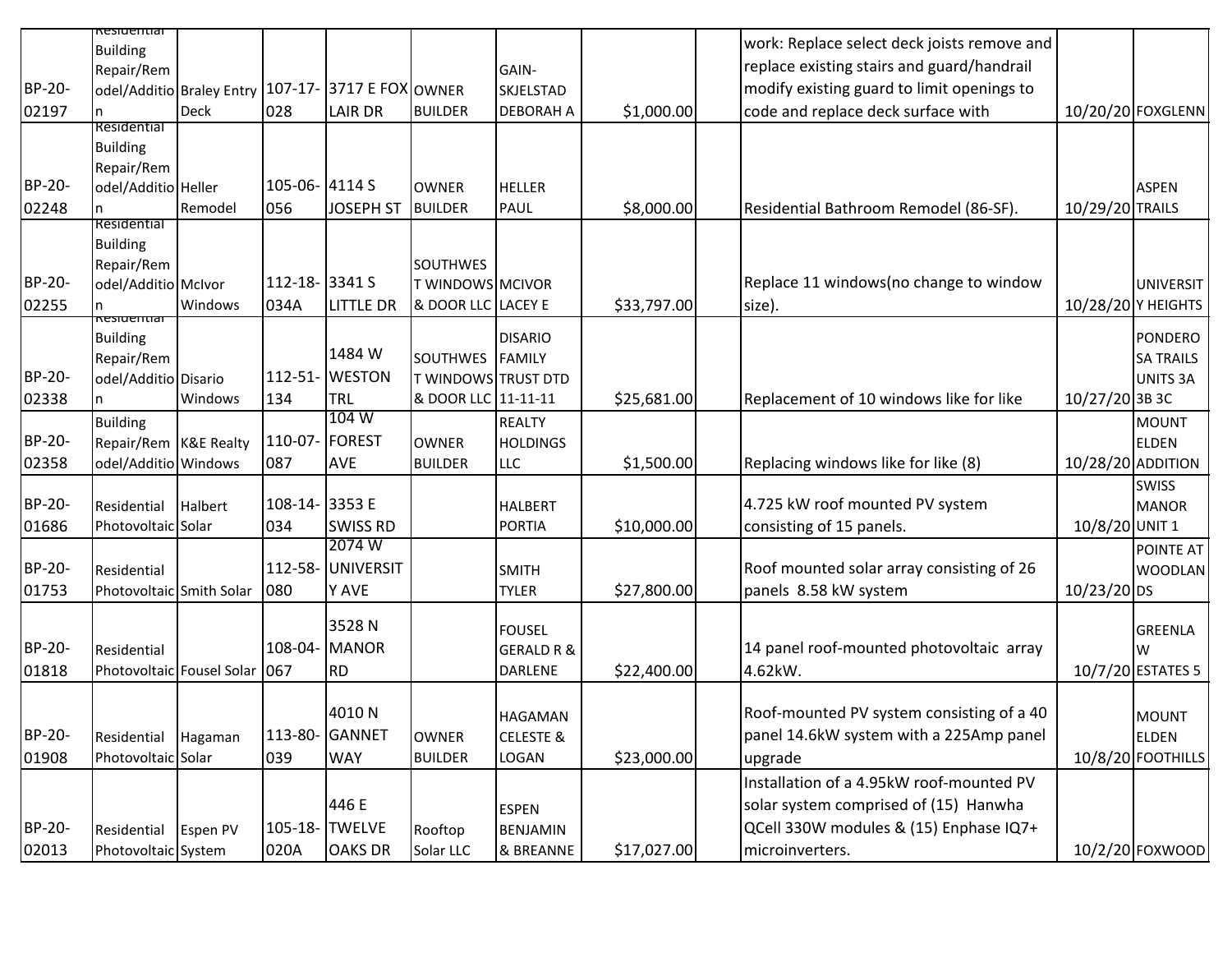|        |                         |                                  |                |                                     | <b>PROMETHE</b>     |                           |                | 8.41 kWAC Roof Mounted Solar PV System                                                |                    | <b>BRANNEN</b>            |
|--------|-------------------------|----------------------------------|----------------|-------------------------------------|---------------------|---------------------------|----------------|---------------------------------------------------------------------------------------|--------------------|---------------------------|
|        |                         |                                  |                |                                     | <b>US</b>           |                           |                | consisting of 29 panels on both the SFD and                                           |                    | <b>ADDITION</b>           |
| BP-20- | Residential             |                                  | 104-01- 304 S  |                                     | RENEWABLE CUMMINS   |                           |                | detached ADU. 10/21/2020 increase                                                     |                    | <b>REVISED</b>            |
| 02120  |                         | Photovoltaic Cummins PV 005      |                | <b>VERDE ST</b>                     | S INC               | ANN M                     | \$23,777.00    | capacity of system and changing equipment                                             | 10/15/20 PLAT      |                           |
|        |                         |                                  |                |                                     | <b>PROMETHE</b>     |                           |                |                                                                                       |                    |                           |
|        |                         |                                  |                | 4020N                               | US                  |                           |                |                                                                                       |                    | <b>SWISS</b>              |
| BP-20- | Residential             | Stellmacher   108-23-   FRIBOURG |                |                                     | RENEWABLE STELLMACH |                           |                | 8.41 kWAC Roof mounted solar PV system                                                |                    | MANOR                     |
| 02211  | Photovoltaic Solar      |                                  | 021            | <b>WAY</b>                          | S INC               | <b>ER STEPHEN</b>         | \$33,780.00    | consisting of 29 panels                                                               | 10/15/20 UNIT 13   |                           |
|        |                         |                                  |                |                                     | <b>PROMETHE</b>     |                           |                |                                                                                       |                    |                           |
|        |                         |                                  |                | 2388W                               | <b>US</b>           |                           |                |                                                                                       |                    | RAILROAD                  |
| BP-20- | Residential             |                                  | 112-49- ALASKA |                                     | RENEWABLE THIELE    |                           |                |                                                                                       |                    | SPRINGS                   |
| 02219  | Photovoltaic            |                                  | 225            | <b>AVE</b>                          | S INC               | <b>CASSANDRA</b>          | \$21,097.00    | 5.51 kWAC roof mounted solar PV system                                                | 10/21/20 66 UNIT 2 |                           |
|        |                         |                                  |                | 6373N                               | <b>UES</b>          | <b>CAIN</b>               |                |                                                                                       |                    | S TREE                    |
| BP-20- | Residential             |                                  |                | 113-57- SNOWFLAK RENEWABLE NICHOLAS |                     |                           |                | Roof mounted 4.36 kW solar array                                                      |                    | <b>ESTATES</b>            |
| 02290  | Photovoltaic Cain Solar |                                  | 127            | E DR                                |                     | M & CINDY                 | \$14,760.00    | consisting of 15 panels.                                                              | 10/22/20 UNIT 3    |                           |
|        |                         |                                  |                |                                     |                     |                           |                |                                                                                       |                    |                           |
|        |                         |                                  |                |                                     |                     |                           |                |                                                                                       |                    |                           |
|        |                         |                                  |                | 4401 E                              |                     | <b>DAVIES ERIK</b>        |                |                                                                                       |                    |                           |
| BP-20- | Residential             |                                  |                | 117-22- MEADOW                      | PM & M              | <b>C &amp; PATRICE</b>    |                | Install roof mounted 10.89 kw PV system                                               |                    | EVERGREE                  |
| 02306  |                         | Photovoltaic Davies Solar 052    |                | <b>VIEW LN</b>                      | Electric Inc        | IR.                       | \$45,738.00    | consisting of 33 panels.                                                              | $10/29/20$ N       |                           |
|        |                         |                                  |                |                                     |                     |                           |                | New SFD: Model Plan 2215 2-story 3 BR 3.5                                             |                    |                           |
|        | Residential<br>Single   | Presidio<br>Same-As              |                | 2874 W                              | MIRAMONT MIRAMONT   |                           |                | BA 2215 SF livable/conditioned area 2-car                                             |                    | <b>PRESIDIO</b>           |
| BP-19- | Family                  | <b>LOT 32</b>                    |                | 112-62- PRESIDIO                    | <b>E ARIZONA</b>    | E PRESIDIO                |                | garage 479 SF covered porch/patios 218 SF                                             |                    | IN THE                    |
| 02770  | Attached                | Model 2215                       | 547            | <b>DR</b>                           | <b>LLC</b>          | <b>LLC</b>                | \$166,125.00   | 2215 ** NO OPTIONS. OPTIONS WHICH ADD                                                 | 10/1/20 PINES V    |                           |
|        |                         |                                  |                |                                     |                     |                           |                |                                                                                       |                    |                           |
|        |                         |                                  |                |                                     |                     |                           |                | New Single Family Dwelling: 2343-SF                                                   |                    |                           |
|        | Residential             |                                  |                |                                     |                     |                           |                | Livable; 506-SF 2-Car Garage; 260-SF Front                                            |                    |                           |
| BP-19- | Single                  |                                  | 106-07- 900 S  |                                     |                     | DANIELSON                 |                | covered Porch; 260-SF Rear Covered Porch;                                             |                    |                           |
|        | Family<br>Detached      | Danielson<br><b>SFD</b>          | 040D           | <b>FOURTH ST BUILDER</b>            | <b>OWNER</b>        | JOSEPH &<br>PATRICIA      | \$500,000.00   |                                                                                       | 10/6/20 N/A        |                           |
| 02132  |                         |                                  |                |                                     |                     |                           |                | 2342 3-BR; 2-BA; Office above Garage.<br>New Single Family Dwelling: 5-BR; 5.5-BA; 2- |                    |                           |
|        |                         |                                  |                |                                     |                     |                           |                | Story; 4550-SF Livable (3000-SF Main Level;                                           |                    |                           |
|        | Residential             |                                  |                | 3500 S                              |                     |                           |                | 1550-SF Upper Level; 228-SF Covered Deck                                              |                    | <b>ESTATES</b>            |
| BP-20- | Single<br>Family        |                                  |                | 105-10- CLUBHOUS                    |                     | IASH<br>ANDREW            |                | (2x114-SF Rear upper level bedroom access                                             |                    | IAT PINE<br><b>CANYON</b> |
| 00829  | Detached                | Ash SFR                          | 105            | E CIR                               |                     | <b>WILSON</b>             | \$250,000.00   | 4550 decks); 605-SF covered porch (includes                                           | 10/21/20 UNIT 1    |                           |
|        |                         |                                  |                |                                     |                     |                           |                | New SFD: 1-story 3681 SF                                                              |                    |                           |
|        |                         |                                  |                |                                     |                     |                           |                | livable/conditioned; 4 BR 4BA 3-car                                                   |                    |                           |
|        | Residential             |                                  |                | 3932 S                              |                     | CAHO                      |                | attached garage 853 SF covered                                                        |                    | <b>ESTATES</b>            |
| BP-20- | Single                  |                                  |                | 105-10- CLUBHOUS SBI Homes          |                     | GROUP<br><b>TRUST DTD</b> |                | patios/decks 749 SF uncovered patios/decks                                            |                    | <b>AT PINE</b><br>CANYON  |
| 01225  | Family<br>Detached      | <b>Hrabak SFR</b>                | 410            | E CIR                               | <b>LLC</b>          | 06-10-13                  | \$1,118,050.00 | 3681 206 SF                                                                           | 10/14/20 UNIT 4    |                           |
|        |                         |                                  |                |                                     |                     |                           |                |                                                                                       |                    |                           |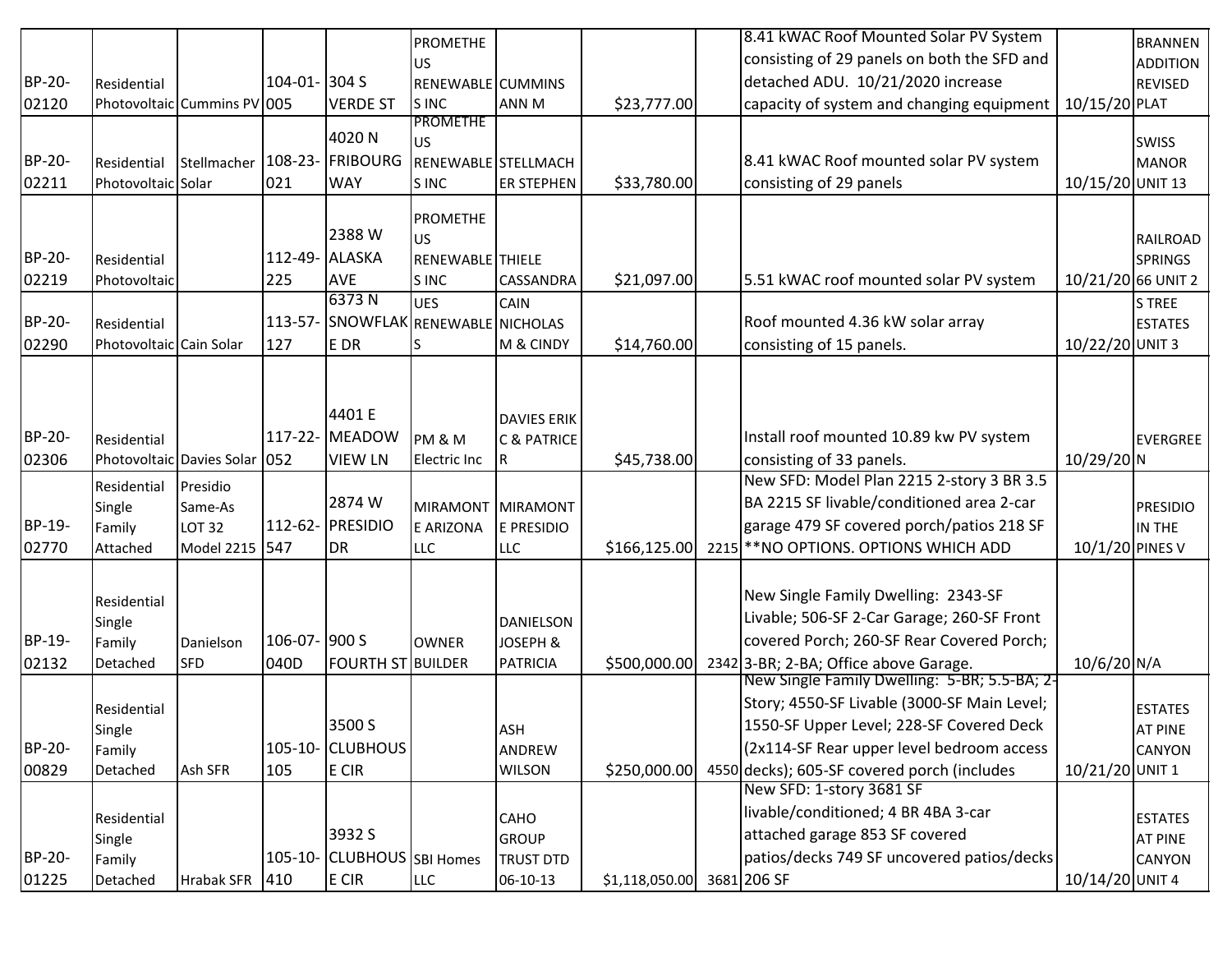|        |                       |                                   |              |                   |                  |                             |                | New SFD: 2-story 4177 SF                       |                 |                                  |
|--------|-----------------------|-----------------------------------|--------------|-------------------|------------------|-----------------------------|----------------|------------------------------------------------|-----------------|----------------------------------|
|        | Residential           |                                   |              | 2991 S            |                  |                             |                | livable/conditioned area; 5 BR 5.5 BA 4-car    |                 | <b>ESTATES</b>                   |
|        | Single                |                                   |              | <b>SOLITAIRES</b> |                  |                             |                | attached garage 1302 SF covered                |                 | <b>AT PINE</b>                   |
| BP-20- | Family                |                                   | $105 - 10 -$ | <b>CANYON</b>     | <b>SBI Homes</b> |                             |                | patio/decks 922 SF uncovered patio/deck        |                 | <b>CANYON</b>                    |
| 01241  | Detached              | Dewald SFR                        | 468          | <b>DR</b>         | <b>LLC</b>       | P C 341 LLC                 | \$1,318,035.00 | 4177 134 SF                                    | 10/14/20 UNIT 5 |                                  |
|        |                       | coconino<br><b>Ridge Pine</b>     |              |                   |                  |                             |                | Story; 4438 (incl. conditioned mechanical)     |                 |                                  |
|        | Residential           | Canyon Lot                        |              |                   |                  | <b>COCONINO</b>             |                | SF livable/conditioned-2-Car Garage (incl.     |                 | <b>COCONIN</b>                   |
|        | Single                | 15                                |              | 2636 S            |                  | <b>RIDGE AT</b>             |                | storage) 618 SF- Exterior Spaces:- Main        |                 | O RIDGE                          |
| BP-20- | Family                | Sitgreaves                        | $105 - 22 -$ | PINYON            | SYMMETRY         | PINE                        |                | Level deck (Covered) 446-SF- Lower Level       |                 | <b>AT PINE</b>                   |
| 01447  | Detached              | Model                             | 076          | <b>JAY DR</b>     | <b>HOMES INC</b> | <b>CANYON LLC</b>           | \$750,000.00   | 4838 porch (Covered) 446-SF- Covered Porch     | 10/2/20 CANYON  |                                  |
|        | Residential           | Orion                             |              |                   |                  | ABBOTT-                     |                | New detached SFD 2-Story; 2196-SF Livable      |                 |                                  |
|        | Single                | Timber Sky                        |              | 3568 W            |                  | <b>RHOTON</b>               |                | (976-SF Upper Level; 1220-SF Main Level); 4-   |                 | ORION AT                         |
| BP-20- | Family                | Lot 53b                           | 112-01-      | <b>ELECTRA</b>    | CAPSTONE         | INVESTMEN                   |                | BR; 2.5 BA; 441-SF 2-Car Garage; 258-SF        |                 | <b>TIMBER</b>                    |
| 01696  | Detached              | Model                             | 219          | <b>I</b> DR       | HOMES LLC        | <b>TS LLC</b>               | \$131,760.00   | 2196 Front Covered Porch; 48-SF Rear Uncovered | 10/20/20 SKY    |                                  |
|        |                       |                                   |              |                   |                  |                             |                |                                                |                 |                                  |
|        | Residential           |                                   |              |                   |                  |                             |                | New Single Family Dwelling: 3-BR; 4.5-BA; 1-   |                 | <b>ESTATES</b>                   |
|        | Single                |                                   |              | 3786 S            | <b>BUILDERS</b>  | <b>VANHYFTE</b>             |                | Story; 4802-SF Livable; 1085 3-Car Garage;     |                 | <b>AT PINE</b>                   |
| BP-20- | Family                | Vanhyfte                          | 105-19-      | <b>CLUBHOUS</b>   | SHOWCASE         | <b>CURTIS &amp;</b>         |                | 189-SF Front Covered Porch; 923-SF Rear        |                 | <b>CANYON</b>                    |
| 01744  | Detached              | <b>SFR</b>                        | 077          | E CIR             | INC.             | <b>KAREN</b>                | \$1,500,000.00 | 4802 covered Porch.                            | 10/9/20 UNIT 2  |                                  |
|        |                       | miramonte                         |              |                   |                  |                             |                | 2 Story detached 3056 SF livable. 4            |                 |                                  |
|        |                       | Aries                             |              |                   |                  |                             |                | bedroom 4.5 bathroom. 2-car 485 SF.            |                 | <b>ARIES AT</b>                  |
|        | Residential<br>Single | Timbersky<br>Lot 5 Model          |              | 2462 S            | <b>MIRAMONT</b>  | MIRAMONT                    |                | garage. Covered front porch/patio 98 SF.       |                 | <b>TIMBER</b>                    |
| BP-20- | Family                | 3051W                             | $112 - 01 -$ | POLARIS           | <b>E ARIZONA</b> | E TIMBER                    |                | Covered rear porch/patio 297 SF. Optional      |                 | SKY -                            |
| 01779  | Detached              | <b>Rear Patio</b>                 | 313          | <b>WAY</b>        | LLC              | SKY 7A LLC                  | \$228,825.00   | $3056$ rear porch + 159 SF.                    | 10/9/20 PHASE 1 |                                  |
|        |                       |                                   |              |                   |                  |                             |                |                                                |                 |                                  |
|        |                       | Miramonte                         |              |                   |                  |                             |                | 1-story 1991 SF. livable/conditioned 3 bed     |                 |                                  |
|        | Residential<br>Single | <b>Aries Timber</b><br>Sky Lot 34 |              | 3618 W            | <b>MIRAMONT</b>  | MIRAMONT                    |                | 2.5 bath 2-car garage 494 SF Elevation B-      |                 | <b>ARIES AT</b><br><b>TIMBER</b> |
| BP-20- | Family                | Model 1991 112-01-                |              | <b>CERES</b>      | E ARIZONA        | E TIMBER                    |                | Covered porch/patio 378 SF. Porch option       |                 | SKY -                            |
| 01799  | Detached              | W Opt Patio 342                   |              | <b>WAY</b>        | <b>LLC</b>       | <b>SKY 7A LLC</b>           | \$149,325.00   | 1991 128 SF                                    | 10/1/20 PHASE 1 |                                  |
|        |                       | iviosaic                          |              |                   |                  |                             |                |                                                |                 |                                  |
|        |                       | Adora                             |              |                   |                  |                             |                | Single-story 1806 SF livable/conditioned; 3    |                 |                                  |
|        | Residential           | <b>Timber Sky</b>                 |              | 3214 W            |                  |                             |                | BR 3 BA attached 2-car garage 430 SF;          |                 | <b>ADORA AT</b>                  |
| BP-20- | Single                | <b>Lot 17</b><br>Model Unit       |              | 112-01- LOCKWOO   |                  |                             |                | covered front porch 207 covered rear patio     |                 | <b>TIMBER</b>                    |
| 01821  | Family<br>Detached    | $\mathbf{1}$                      | 287          | <b>D WAY</b>      |                  | <b>TIMBER SKY</b><br>3A LLC | \$190,000.00   | 1806 141 SF;                                   | $10/7/20$ 1     | <b>SKY PHASE</b>                 |
|        |                       | symmetry                          |              |                   |                  |                             |                | 4838 SF livable/conditioned (incl.             |                 |                                  |
|        |                       | Homes                             |              |                   |                  |                             |                |                                                |                 |                                  |
|        | Residential           | Coconino                          |              |                   |                  | <b>COCONINO</b>             |                | mechanical) and bonus room option 1 - 3-       |                 | <b>COCONIN</b>                   |
|        | Single                | Ridge Lot 4                       |              | 2525 S            |                  | <b>RIDGE AT</b>             |                | Car Garage (incl. storage) 870 SF - Main       |                 | O RIDGE                          |
| BP-20- | Family                | Model                             | 105-22-      | <b>PINYON</b>     | SYMMETRY         | PINE                        |                | Level Deck with optional                       |                 | <b>AT PINE</b>                   |
| 01833  | Detached              | Sitgreaves                        | 065          | <b>JAY DR</b>     |                  | HOMES INC CANYON LLC        | \$750,000.00   | 4838 extension (Covered) 615-SF Lower Level    | 10/2/20 CANYON  |                                  |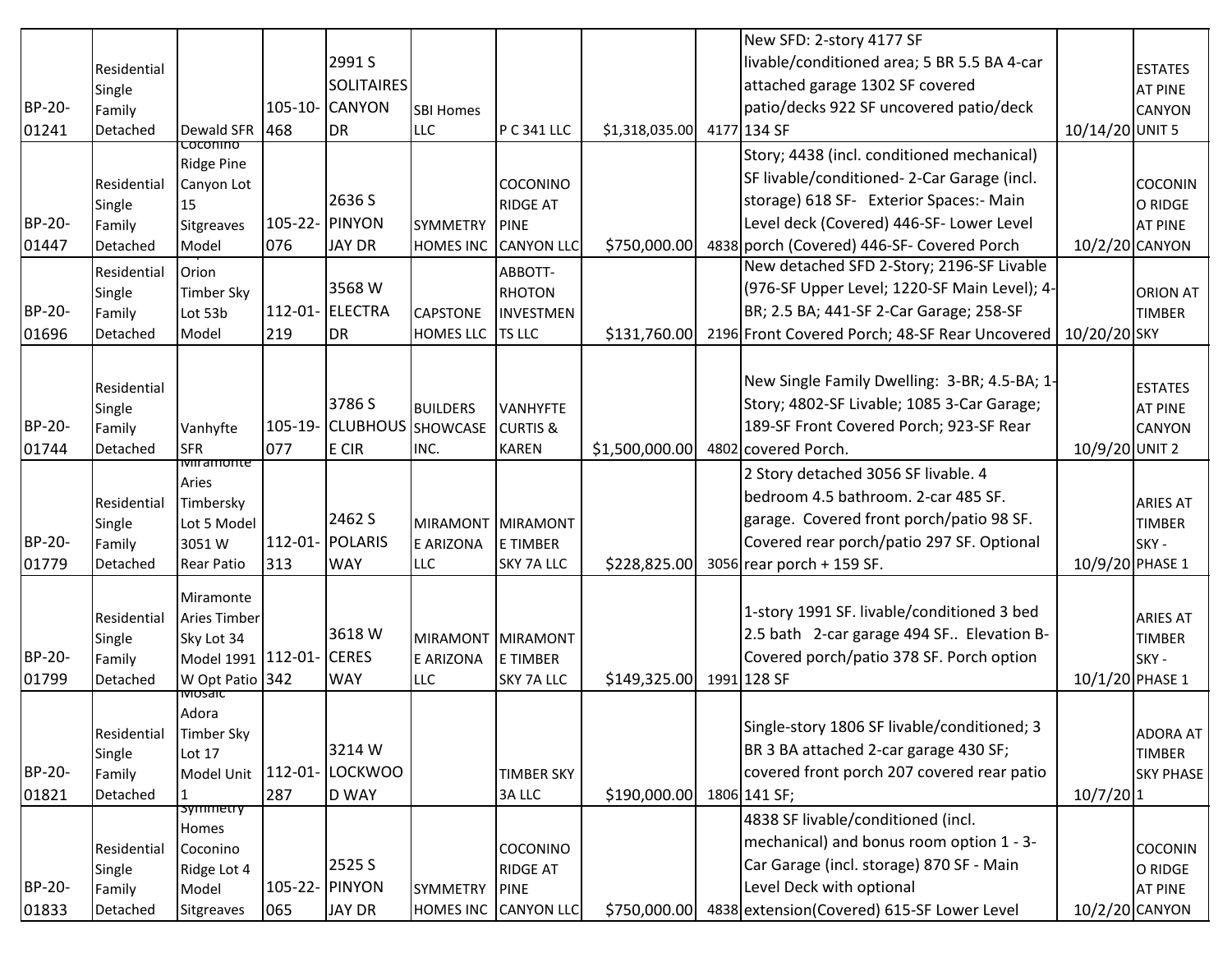|                 | Residential<br>Single                       | Miramonte<br><b>Aries Timber</b>                                                            |                     | 3609 W                                       |                                                   | MIRAMONT MIRAMONT                                      |              | livable/conditioned 3 bed 2.5 bath 2-car<br>garage 512 SF. Covered patio/porch 303 SF.                                                                                        |                  | <b>ARIES AT</b><br><b>TIMBER</b>          |
|-----------------|---------------------------------------------|---------------------------------------------------------------------------------------------|---------------------|----------------------------------------------|---------------------------------------------------|--------------------------------------------------------|--------------|-------------------------------------------------------------------------------------------------------------------------------------------------------------------------------|------------------|-------------------------------------------|
| BP-20-          | Family                                      | Sky Lot 7                                                                                   | 112-01- CERES       |                                              | E ARIZONA                                         | E TIMBER                                               |              | Model plan pz-19-00059-01. OPTIONS:                                                                                                                                           |                  | SKY-                                      |
| 01847           | Detached                                    | Model 2521 315                                                                              |                     | <b>WAY</b>                                   | <b>LLC</b>                                        | <b>SKY 7A LLC</b>                                      | \$189,075.00 | 2521 Covered rear patio/porch + 164 SF.                                                                                                                                       | 10/12/20 PHASE 1 |                                           |
| BP-20-<br>01880 | Residential<br>Single<br>Family<br>Detached | Axxo<br>Presidio Lot<br>109B Model 112-62- 2958 S<br>1833                                   | 311                 | <b>PERDIZ LN</b>                             | <b>EARTH PRO</b><br><b>EXCAVATIN</b><br><b>IG</b> | <b>NESW</b><br><b>INVESTMEN</b><br><b>TS LLC</b>       | \$150,000.00 | 2-Story; 1833-SF Livable (693-SF Lower<br>Level; 1140-SF Upper Level); 4-BR; 2.5-BA;<br>540-SF 2-Car Garage; 35-SF Covered Porch;<br>1833 430-SF usable attic (not habitable) | 10/8/20 PINES    | <b>PRESIDIO</b><br>IN THE                 |
| BP-20-<br>01883 | Residential<br>Single<br>Family<br>Detached | Axxo<br>Presidio Lot<br>110B Model 112-62- 2962 S<br>1972                                   | 312                 | <b>PERDIZ LN</b>                             | <b>EARTH PRO</b><br><b>EXCAVATIN</b><br><b>G</b>  | <b>NESW</b><br><b>INVESTMEN</b><br><b>TS LLC</b>       | \$150,000.00 | 2-Story; 1972-SF Livable (1160-SF Lower<br>Level; 812-SF Upper Level); 4-BR; 2.5-BA;<br>528-SF 2-Car Garage; 26-SF Covered Porch;<br>1972 88-SF Usable Attic (not livable).   | 10/8/20 PINES    | <b>PRESIDIO</b><br>IN THE                 |
| BP-20-<br>01954 | Residential<br>Single<br>Family<br>Detached | <del>capstone</del><br>Orion<br><b>Timber Sky</b><br>Lot 67<br>Model                        | 233                 | 2417 S<br>112-01- LUGINBUH<br>L ST           | <b>CAPSTONE</b><br>HOMES LLC TS LLC               | ABBOTT-<br><b>RHOTON</b><br>IINVESTMEN                 | \$138,180.00 | New SFD - 3-BR; 2.5-BA; 2303-SF Livable<br>(1448-SF Lower Level; 855-SF Upper Level);<br>479-SF 2-Car Garage; 177-SF Front Covered<br>2303 Porch; 54-SF Rear Uncovered Porch. | 10/1/20 SKY      | <b>ORION AT</b><br><b>TIMBER</b>          |
| BP-20-<br>01962 | Residential<br>Single<br>Family<br>Detached | Capstone -<br>Orion at<br>Timber Sky -<br>Lot 69 -<br><b>TS2299A</b>                        | 235                 | 2408 S<br>112-01- LUGINBUH<br>L ST           | <b>CAPSTONE</b><br>HOMES LLC                      | ABBOTT-<br>RHOTON<br>INVESTMEN<br><b>TS LLC</b>        | \$137,940.00 | 1-Story; 2299-SF Livable; 3-BR; 2.5-BA; 168-<br>SF Covered Front porch; 262-SF Covered<br>2299 Rear Porch; 473-SF 2-Car Garage                                                | 10/1/20 SKY      | <b>ORION AT</b><br><b>TIMBER</b>          |
| BP-20-<br>01967 | Residential<br>Single<br>Family<br>Detached | <del>Capstone</del><br>Orion<br><b>Timber Sky</b><br>Lot 70<br>Model<br><b>TS2245A</b>      | $112 - 01 -$<br>236 | 2416 S<br><b>LUGINBUH</b><br>L <sub>ST</sub> | <b>CAPSTONE</b><br><b>HOMES LLC</b>               | ABBOTT-<br><b>RHOTON</b><br>INVESTMEN<br><b>TS LLC</b> | \$134,700.00 | New detached SFD-1-Story; 2245-SF<br>Livable; 3-BR; 2-BA; 424-SF 2-Car Garage;<br>246-SF Covered Front Porch; 180-SF<br>2245 Covered Rear Porch.                              | 10/5/20 SKY      | <b>ORION AT</b><br><b>TIMBER</b>          |
| BP-20-<br>01977 | Residential<br>Single<br>Family<br>Detached | Miramonte<br>at Timber<br>Sky - Lot 6 -<br>Model 2519 112-01-<br><b>Elevation B</b>         | 314                 | 3601W<br><b>CERES</b><br><b>WAY</b>          | E ARIZONA<br><b>LLC</b>                           | MIRAMONT MIRAMONT<br>E TIMBER<br><b>SKY 7A LLC</b>     | \$189,075.00 | 1-story 2521 SF. livable/conditioned 3 bed<br>2.5 bath 2-car garage 512 SF. Covered<br>2521 patio/porch 467SF.                                                                | 10/23/20 PHASE 1 | <b>ARIES AT</b><br><b>TIMBER</b><br>SKY-  |
| BP-20-<br>01981 | Residential<br>Single<br>Family<br>Detached | Miramonte<br>at Timber<br>Sky - Lot 2-<br>Model 2521   112-01-   POLARIS<br>Elevation A 310 |                     | 2438 S<br><b>WAY</b>                         | E ARIZONA<br><b>LLC</b>                           | MIRAMONT MIRAMONT<br>E TIMBER<br>SKY 7A LLC            | \$189,075.00 | 1-story 2521 SF. livable/conditioned 3 bed<br>2.5 bath 2-car garage 512 SF. Covered<br>2521 patio/porch 303 SF.                                                               | 10/30/20 PHASE 1 | <b>ARIES AT</b><br><b>TIMBER</b><br>SKY - |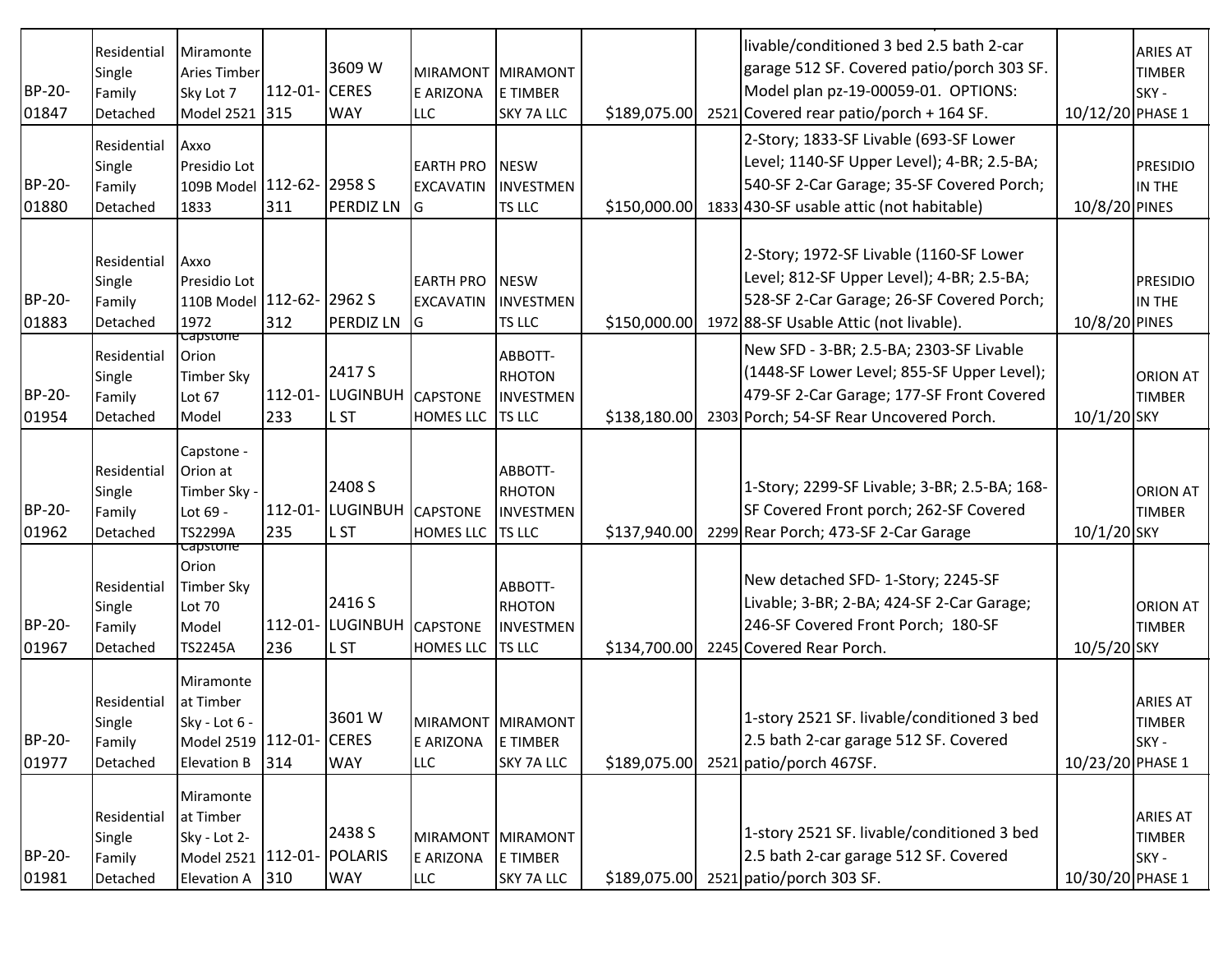|        | Residential           | Orion                    |                |                 |                                        | ABBOTT-           |                           | SF Livable (1448-SF Lower Level; 855-SF     |               |                                   |
|--------|-----------------------|--------------------------|----------------|-----------------|----------------------------------------|-------------------|---------------------------|---------------------------------------------|---------------|-----------------------------------|
|        | Single                | Timber Sky               |                | 3529W           |                                        | RHOTON            |                           | Upper Level); 479-SF 2-Car Garage; 177-SF   |               | <b>ORION AT</b>                   |
| BP-20- | Family                | Lot 42                   | 112-01- ALTAIR |                 | <b>CAPSTONE</b>                        | INVESTMEN         |                           | Front Covered Porch; 54-SF Rear Uncovered   |               | <b>TIMBER</b>                     |
| 01994  | Detached              | Model                    | 208            | <b>WAY</b>      | HOMES LLC                              | <b>TS LLC</b>     | \$138,180.00              | 2303 Porch.                                 | 10/6/20 SKY   |                                   |
|        |                       |                          |                |                 |                                        |                   |                           |                                             |               |                                   |
|        | Residential           | Orion at<br>Timber Sky - |                |                 |                                        |                   |                           | New Detached SFD-3-BR; 3-BA; 2-Story;       |               |                                   |
|        | Single                | Lot 83 -                 |                | 3513W           |                                        |                   |                           | 3222-SF Livable; 485-SF Garage; 187-SF      |               | <b>ORION AT</b>                   |
| BP-20- | Family                | Model                    | 112-01-        | <b>ELECTRA</b>  | <b>CAPSTONE</b>                        | <b>I</b> Brian    |                           | Front Covered Porch; 78-SF Uncovered Rear   |               | <b>TIMBER</b>                     |
| 02009  | Detached              | <b>TS3222A</b>           | 249            | <b>DR</b>       | <b>HOMES LLC</b>                       | Carlson           | \$193,320.00              | 3222 Porch.                                 | 10/20/20 SKY  |                                   |
|        |                       | iviosaic                 |                |                 |                                        |                   |                           |                                             |               |                                   |
|        |                       | Adora                    |                |                 |                                        |                   |                           | Single-story 1806 SF livable/conditioned; 3 |               |                                   |
|        | Residential           | <b>Timber Sky</b>        |                | 3284 W          | Mosaic                                 |                   |                           | BR 3 BA attached 2-car garage 430 SF;       |               | <b>ADORA AT</b>                   |
| BP-20- | Single<br>Family      | Lot 12<br>Model Unit     | $112 - 01 -$   | <b>LOCKWOO</b>  | Constructio<br>n of Arizona TIMBER SKY |                   |                           | covered front porch 207 covered rear patio  |               | <b>TIMBER</b><br><b>SKY PHASE</b> |
| 02125  | Detached              |                          | 282            | <b>D WAY</b>    | LLC                                    | 3A LLC            | \$190,000.00              | 1806 141 SF;                                | $10/23/20$  1 |                                   |
|        |                       | ाणण्डावट                 |                |                 |                                        |                   |                           |                                             |               |                                   |
|        |                       | Adora                    |                |                 |                                        |                   |                           |                                             |               |                                   |
|        | Residential           | <b>Timber Sky</b>        |                |                 | Mosaic                                 |                   |                           | Single-story 1806 SF livable/conditioned; 3 |               | <b>ADORA AT</b>                   |
|        | Single                | Lot 20                   |                | 3267 W          | Constructio                            |                   |                           | BR 3 BA attached 2-car garage 430 SF;       |               | <b>TIMBER</b>                     |
| BP-20- | Family                | Model Unit               | $112 - 01 -$   | <b>LOCKWOO</b>  | n of Arizona TIMBER SKY                |                   |                           | covered front porch 207 covered rear patio  |               | <b>SKY PHASE</b>                  |
| 02126  | Detached              | iviosiac                 | 290            | <b>D WAY</b>    | LLC                                    | <b>3ALLC</b>      | \$190,000.00              | 1806 141 SF;                                | $10/23/20$ 1  |                                   |
|        |                       | Adora                    |                |                 |                                        |                   |                           |                                             |               |                                   |
|        | Residential           | <b>Timber Sky</b>        |                |                 | Mosaic                                 |                   |                           | Single-story 1806 SF livable/conditioned; 3 |               | <b>ADORA AT</b>                   |
|        | Single                | Lot 23                   |                | 3303W           | Constructio                            |                   |                           | BR 3 BA attached 2-car garage 430 SF;       |               | <b>TIMBER</b>                     |
| BP-20- | Family                | Model Unit               | $112 - 01 -$   | <b>LOCKWOO</b>  | n of Arizona TIMBER SKY                |                   |                           | covered front porch 207 covered rear patio  |               | <b>SKY PHASE</b>                  |
| 02127  | Detached              | 1                        | 293            | <b>D WAY</b>    | <b>LLC</b>                             | <b>3ALLC</b>      | \$190,000.00              | 1806 141 SF;                                | $10/23/20$ 1  |                                   |
|        |                       | <u>iviosiac</u><br>Adora |                |                 |                                        |                   |                           |                                             |               |                                   |
|        | Residential           | <b>Timber Sky</b>        |                |                 | Mosaic                                 |                   |                           | Single-story 1806 SF livable/conditioned; 3 |               | <b>ADORA AT</b>                   |
|        | Single                | Lot 24                   |                | 3311W           | Constructio                            |                   |                           | BR 3 BA attached 2-car garage 430 SF;       |               | <b>TIMBER</b>                     |
| BP-20- | Family                | Model Unit               |                | 112-01- LOCKWOO | n of Arizona TIMBER SKY                |                   |                           | covered front porch 207 covered rear patio  |               | <b>SKY PHASE</b>                  |
| 02128  | Detached              |                          | 294            | <b>D WAY</b>    | <b>LLC</b>                             | 3A LLC            | \$190,000.00              | 1806 141 SF;                                | 10/23/201     |                                   |
|        |                       | Orion at                 |                |                 |                                        |                   |                           | New SFD - 3-BR; 2.5-BA; 2631-SF Livable     |               |                                   |
|        |                       | Timber Sky -             |                |                 |                                        |                   |                           | (1448-SF Lower Level; 855-SF Upper Level)+  |               |                                   |
|        | Residential<br>Single | Lot -27-<br>TS2303A      |                | 3580W           |                                        | ABBOTT-<br>RHOTON |                           | bonus room; 479-SF 2-Car Garage; 177-SF     |               | <b>ORION AT</b>                   |
| BP-20- | Family                | W/bonus                  | 112-01- ALTAIR |                 | <b>CAPSTONE</b>                        | <b>INVESTMEN</b>  |                           | Front Covered Porch; 54-SF Rear Uncovered   |               | <b>TIMBER</b>                     |
| 02134  | Detached              | Room                     | 193            | <b>WAY</b>      | HOMES LLC TS LLC                       |                   | \$157,860.00 2631 Porch.  |                                             | 10/20/20 SKY  |                                   |
|        |                       | iviosaic                 |                |                 |                                        |                   |                           |                                             |               |                                   |
|        |                       | Adora                    |                |                 |                                        |                   |                           | Single-story 1806 SF livable/conditioned; 3 |               |                                   |
|        | Residential           | Timber Sky               |                |                 | Mosaic                                 |                   |                           |                                             |               | <b>ADORA AT</b>                   |
|        | Single                | Lot 16                   |                | 3228 W          | Constructio                            |                   |                           | BR 3 BA attached 2-car garage 430 SF;       |               | <b>TIMBER</b>                     |
| BP-20- | Family                | Model Unit               | 112-01-        | LOCKWOO         | n of Arizona TIMBER SKY                |                   |                           | covered front porch 207 covered rear patio  |               | <b>SKY PHASE</b>                  |
| 02138  | Detached              | $\mathbf{1}$             | 286            | <b>D WAY</b>    | <b>LLC</b>                             | 3A LLC            | \$190,000.00 1806 141 SF; |                                             | 10/23/201     |                                   |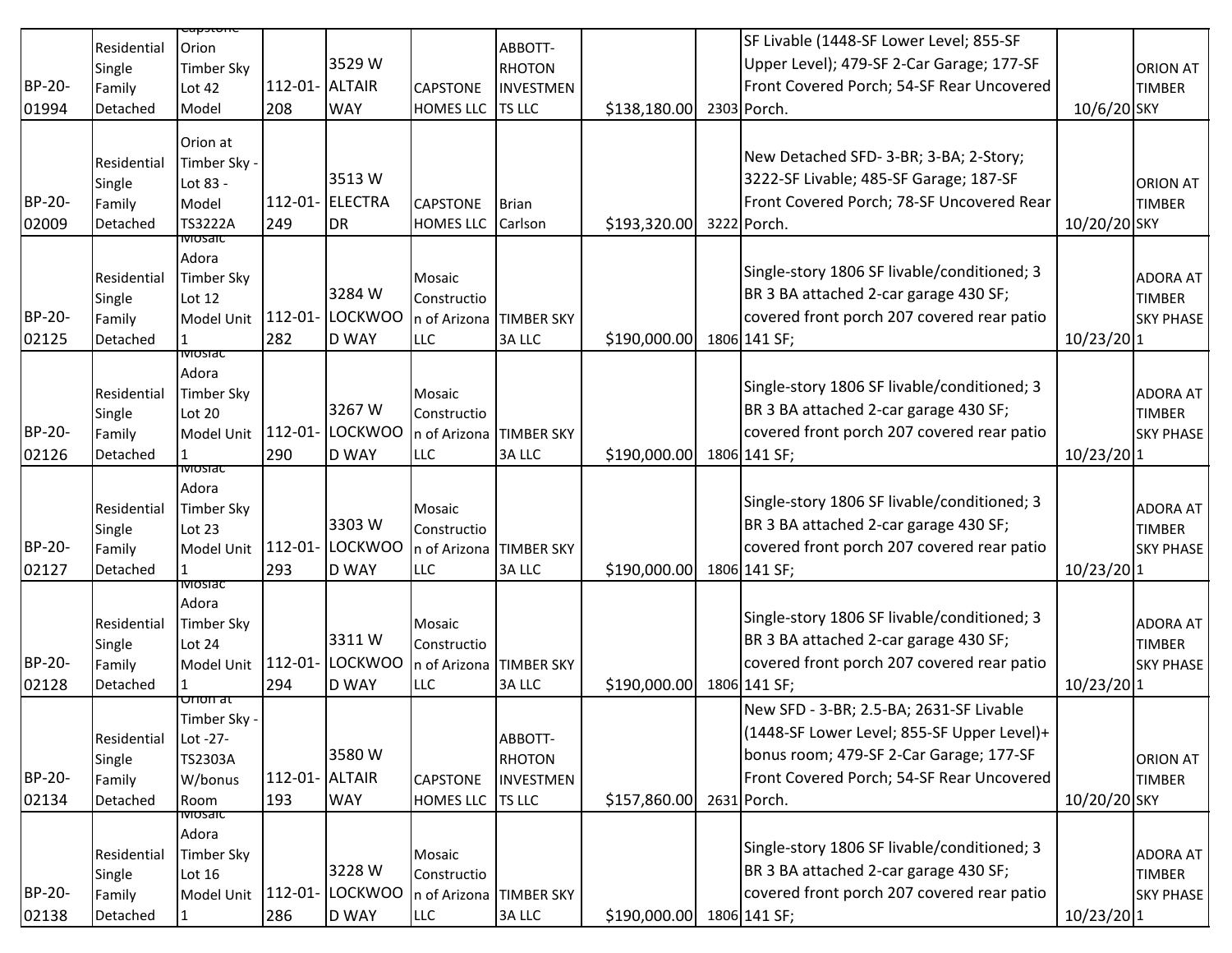| BP-20-<br>02178 | Residential<br>Single<br>Family<br>Detached | Mosaic<br>Adora<br><b>Timber Sky</b><br>Lot 13 Model 112-01-<br>unit 1             | 283                   | 3270W<br><b>LOCKWOO</b><br><b>D WAY</b>                | Mosaic<br>Constructio<br>n of Arizona TIMBER SKY<br>LLC | <b>3ALLC</b>                                           | \$190,000.00 | Single-story 1806 SF livable/conditioned; 3<br>BR 3 BA attached 2-car garage 430 SF;<br>covered front porch 207 covered rear patio<br>1806 141 SF; PZ-20-00094                                | $10/22/20$ 1    | <b>ADORA AT</b><br><b>TIMBER</b><br><b>SKY PHASE</b> |
|-----------------|---------------------------------------------|------------------------------------------------------------------------------------|-----------------------|--------------------------------------------------------|---------------------------------------------------------|--------------------------------------------------------|--------------|-----------------------------------------------------------------------------------------------------------------------------------------------------------------------------------------------|-----------------|------------------------------------------------------|
| BP-20-<br>02204 | Residential<br>Single<br>Family<br>Detached | <b>Capstone</b><br>Orion at<br>Timber Sky -<br>Lot 51 -<br>Model<br>TS2196C W/ 217 |                       | 3552W<br>112-01- ELECTRA<br><b>DR</b>                  | <b>CAPSTONE</b><br><b>HOMES LLC TS LLC</b>              | ABBOTT-<br>RHOTON<br><b>INVESTMEN</b>                  | \$131,760.00 | 2-Story; 2196-SF Livable (976-SF Upper<br>Level; 1220-SF Main Level); 4-BR; 2.5 BA;<br>441-SF 2-Car Garage; 258-SF Front Covered<br>Porch; 48-SF Rear Uncovered Porch PZ-20-<br>2196 00062-06 | 10/27/20 SKY    | <b>ORION AT</b><br><b>TIMBER</b>                     |
| BP-20-<br>02210 | Residential<br>Single<br>Family<br>Detached | Capstone<br>Orion at<br>Timbersky-<br>Lot 18<br>Model                              | 112-01- ALTAIR<br>184 | 3508 W<br><b>WAY</b>                                   | <b>CAPSTONE</b><br><b>HOMES LLC</b>                     | ABBOTT-<br>RHOTON<br><b>INVESTMEN</b><br><b>TS LLC</b> | \$131,760.00 | 2-Story; 2196-SF Livable (976-SF Upper<br>Level; 1220-SF Main Level); 4-BR; 2.5 BA;<br>441-SF 2-Car Garage; 258-SF Front Covered<br>2196 Porch; 48-SF Rear Uncovered Porch                    | 10/27/20 SKY    | <b>ORION AT</b><br><b>TIMBER</b>                     |
| BP-20-<br>02230 | Residential<br>Single<br>Family<br>Detached | Presidio in<br>the Pines<br><b>Lot 128B</b><br>Model 1924 338                      | 112-62-               | 2241W<br><b>MISSION</b><br><b>TIMBER</b><br><b>CIR</b> | <b>EARTH PRO</b><br><b>EXCAVATIN</b><br>IG              | <b>NESW</b><br>INVESTMEN<br>TS LLC                     | \$150,000.00 | 2-Story; 4-BR; 3.5-BA; 1924-SF Livable (963-<br>Lower Level 961-Upper Level); 2-car 528-SF<br>1924 Garage; 16-SF Covered Patio                                                                | 10/27/20 PINES  | <b>PRESIDIO</b><br>IN THE                            |
| BP-20-<br>02261 | Residential<br>Single<br>Family<br>Detached | णाणा वा<br>Timbersky<br>Lot 72<br>Model<br>TS2245A No 238                          | 112-01-2409 S         | <b>SIRIUS DR</b>                                       | <b>CAPSTONE</b><br><b>HOMES LLC</b>                     | ABBOTT-<br>RHOTON<br><b>INVESTMEN</b><br><b>TS LLC</b> | \$134,700.00 | New detached SFD-1-Story; 2245-SF<br>Livable; 3-BR; 2-BA; 424-SF 2-Car Garage;<br>246-SF Covered Front Porch; 180-SF<br>2245 Covered Rear Porch.                                              | 10/29/20 SKY    | <b>ORION AT</b><br><b>TIMBER</b>                     |
| BP-20-<br>02264 | Residential<br>Single<br>Family<br>Detached | Timber Sky -<br>Lot 74 -<br>Model<br><b>TS2196A</b>                                | 112-01-2425 S<br>240  | <b>SIRIUS DR</b>                                       | <b>CAPSTONE</b><br><b>HOMES LLC</b>                     | ABBOTT-<br>RHOTON<br>INVESTMEN<br><b>TS LLC</b>        | \$131,760.00 | 2-Story; 2196-SF Livable (976-SF Upper<br>Level; 1220-SF Main Level); 4-BR; 2.5 BA;<br>441-SF 2-Car Garage; 258-SF Front Covered<br>2196 Porch; 48-SF Rear Uncovered Porch.                   | 10/29/20 SKY    | <b>ORION AT</b><br><b>TIMBER</b>                     |
| BP-20-<br>02139 | Roofing                                     | <b>Gest Roof</b>                                                                   | 112-51- CATTLE<br>013 | 756W<br><b>DRIVE TRL</b>                               | Advosy<br>Constructio<br>In LLC                         | <b>GEST</b><br><b>COLLEEN &amp;</b><br><b>BRYAN</b>    | \$1,990.00   | Tear off reroof no wood shakes or shingles<br>allowed                                                                                                                                         | $10/2/20$ 3B 3C | <b>SA TRAILS</b><br>UNITS 3A                         |
| BP-20-<br>02143 | Roofing                                     | Rodriguez<br>Roof                                                                  | 015                   | 1822 W<br>100-31- COCONINO<br>AVE                      |                                                         | RODRIGUEZ<br><b>JOHNNY R</b><br><b>TRUST</b>           | \$2,000.00   | Tear off re-roof no wood shake or shingles<br>allowed                                                                                                                                         |                 | <b>FLGSTAFF</b><br>10/5/20 TOWNSITE                  |
| BP-20-<br>02146 | Roofing                                     | Gain-Braley<br>Roof                                                                | 028                   | 107-17- 3717 E FOX OWNER<br><b>LAIR DR</b>             | <b>BUILDER</b>                                          | GAIN-<br>SKJELSTAD<br><b>DEBORAH A</b>                 | \$1,000.00]  | Shingle roofover of unheated detached<br>garage                                                                                                                                               |                 | 10/5/20 FOXGLENN                                     |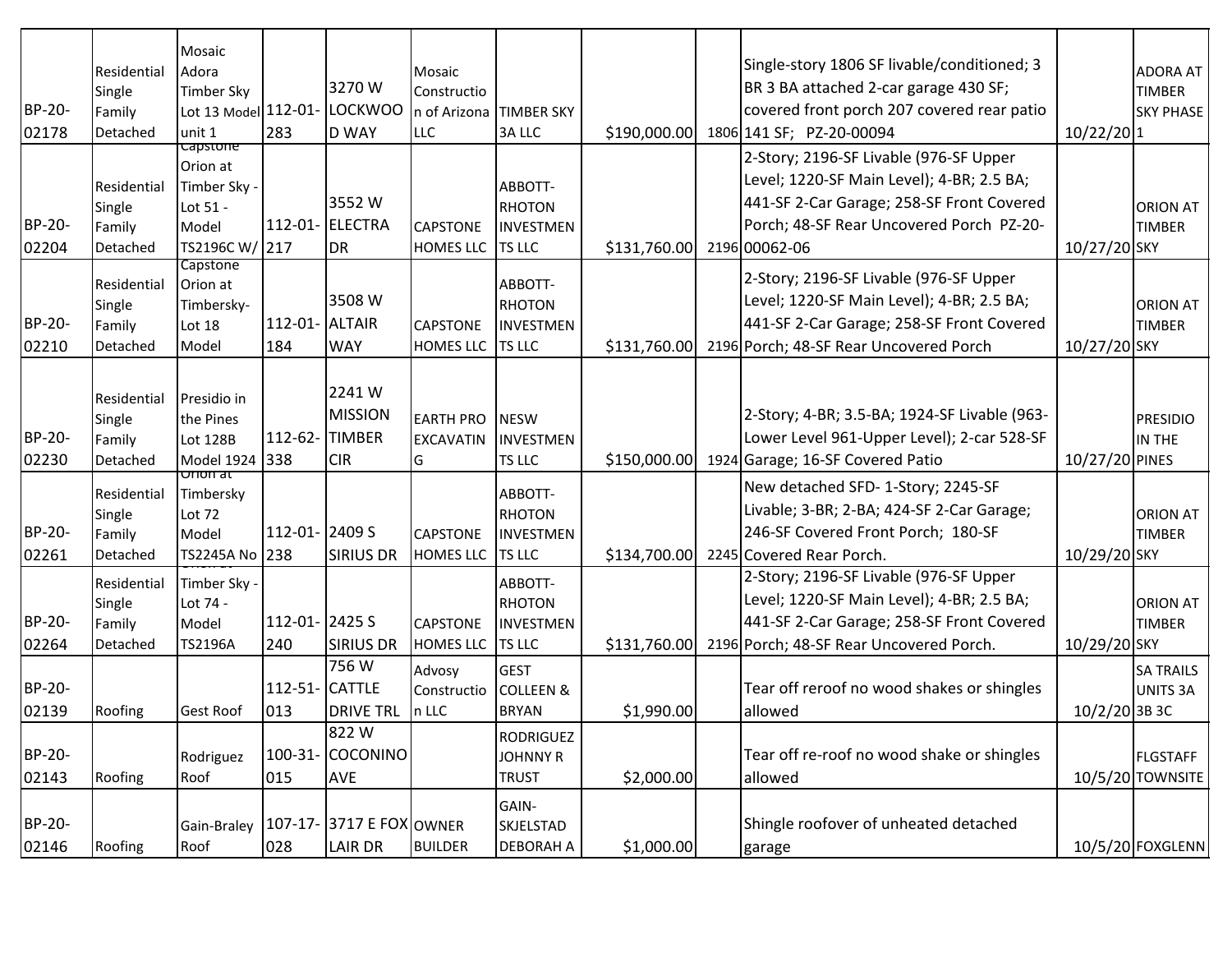|        |         |                           |                | 6268N              |                                             |                     |             |                                              |                 |                             |
|--------|---------|---------------------------|----------------|--------------------|---------------------------------------------|---------------------|-------------|----------------------------------------------|-----------------|-----------------------------|
| BP-20- |         |                           |                | 113-79- CHRISTMA   | High<br>Elevation                           | MIX                 |             | Tear off re-roof - no wood shake or shingles |                 | <b>ELDEN</b>                |
| 02147  | Roofing | <b>Blaine Roof</b>        | 016            | <b>S TREE LN</b>   | <b>Roofing LLC</b>                          | BERNICE             | \$8,071.00  | allowed                                      | 10/2/20 SPRINGS |                             |
|        |         |                           |                | 3751 S             |                                             | <b>BRANNING</b>     |             |                                              |                 | PONDERO                     |
| BP-20- |         | <b>Branning</b>           | 112-50-        | <b>TRADING</b>     | Prostruct                                   | REVOCABLE           |             | Tear off re-roof no wood shake or shingles   |                 | <b>SA TRAILS</b>            |
| 02152  | Roofing | Roof                      | 021            | <b>POST TRL</b>    | <b>Builders LLC TRUST</b>                   |                     | \$29,000.00 | allowed                                      | 10/5/20 UNIT 2  |                             |
|        |         |                           |                |                    |                                             |                     |             |                                              |                 |                             |
|        |         |                           |                | 1170N              |                                             | <b>DUNCAN</b>       |             |                                              |                 | AMBERW                      |
| BP-20- |         | Duncan                    |                | 114-17- FOX HILL   | Prostruct                                   | <b>WALLACE H</b>    |             | Tear off re-roof no wood shake or shingles   |                 | OOD UNIT                    |
| 02153  | Roofing | Roof                      | 050            | <b>RD</b>          | Builders LLC & SHARON                       |                     | \$41,000.00 | allowed.                                     | $10/5/20$ 1     | <b>CONTINEN</b>             |
|        |         |                           |                | 5161 E             | <b>Behmer</b>                               |                     |             |                                              |                 | <b>TAL</b>                  |
| BP-20- |         |                           |                | 114-09- HAWTHOR    | Industries                                  | <b>SAVILLE JILL</b> |             | Tear off re-roof no wood shake or shingles   |                 | <b>COUNTRY</b>              |
| 02160  | Roofing | Saville Roof              | 153            | <b>NE DR</b>       | Inc                                         | IR.                 | \$11,900.00 | allowed                                      | 10/5/20 CLUB    |                             |
|        |         |                           |                |                    | <b>BARTLETT</b><br><b>HOMES &amp;</b>       |                     |             |                                              |                 |                             |
| BP-20- |         |                           | 102-14- 1127 W |                    | <b>ROOFING</b>                              | KUHN                |             | Tear off reroof - no wood shake or shingles  |                 | ROCKRIDG                    |
| 02161  | Roofing | Pavon Roof                | 019            | <b>BEAL RD</b>     | <b>LLC</b>                                  | SHEILA J            | \$23,279.00 | allowed                                      | 10/6/20 E WEST  |                             |
|        |         |                           |                |                    |                                             |                     |             |                                              |                 |                             |
|        |         | Whispering                |                |                    | <b>FINESSE</b>                              |                     |             |                                              |                 |                             |
| BP-20- |         | Winds Hotel 104-05- 922 E |                |                    | <b>CONSTRUCT</b>                            |                     |             | Commercial tear off reroof no wood shake     |                 |                             |
| 02168  | Roofing | Roof                      | 005            | ROUTE 66<br>4864 S | <b>ION LLC</b>                              | WW 66 LLC           | \$20,150.00 | or shingles allowed                          | 10/6/20 N/A     |                             |
| BP-20- |         |                           | 112-59- BRIGHT |                    | <b>NOAH'S ARK GIFFORD</b><br><b>ROOFING</b> | SHILOR &            |             | Tear off re-roof no wood shake or shingles   |                 | PONDERO<br><b>SA TRAILS</b> |
| 02169  | Roofing | Gifford Roof 234          |                | <b>ANGEL TRL</b>   | CO INC                                      | <b>ANDREW L</b>     | \$8,000.00  | allowed                                      | 10/6/20 UNIT 4D |                             |
|        |         |                           |                | 2097 <sub>S</sub>  |                                             | <b>SLB TRUST</b>    |             |                                              |                 | <b>ASPEN</b>                |
| BP-20- |         |                           | 112-56-        | <b>THOMPSO</b>     | <b>HAVASU</b>                               | <b>DTD</b>          |             | Tear off re-roof no wood shake or shingles   |                 | <b>CREEK T-</b>             |
| 02173  | Roofing | <b>Bell Roof</b>          | 021            | N LP               | <b>ROOFING</b>                              | 5/19/17             | \$10,000.00 | allowed                                      | 10/6/20 HOMES   |                             |
|        |         |                           |                | 719 W              |                                             | FELDER              |             |                                              |                 | <b>KAIBAB</b>               |
| BP-20- |         | Felder                    |                | 102-08- WHITING    | <b>HAVASU</b>                               | SETH L &            |             | Tear off re-roof no wood shake or shingles   |                 | PLAZA                       |
| 02174  | Roofing | Roofing                   | 074            | <b>RD</b>          | <b>ROOFING</b>                              | MELISSA A           | \$11,000.00 | allowed                                      | 10/6/20 UNIT 1  |                             |
|        |         |                           |                |                    |                                             |                     |             |                                              |                 |                             |
|        |         |                           |                | 170 E              | NOAH'S ARK UA SEAN R                        | PASSALACQ           |             |                                              |                 | LAKE<br>MARY                |
| BP-20- |         | Passalaqua                |                | 103-31- CAMILLE    | <b>ROOFING</b>                              | & CHERIE            |             | Tear off reroof no wood shake or shingles    |                 | PARK                        |
| 02175  | Roofing | ma Roof                   | 006            | DR                 | CO INC                                      | <b>ANN</b>          | \$8,000.00  | allowed                                      | 10/6/20 ESTATES |                             |
|        |         |                           |                |                    | High                                        |                     |             |                                              |                 | <b>COUNTRY</b>              |
| BP-20- |         | Dagenhart                 | 117-12- 5615 E |                    | Elevation                                   | MEYER               |             |                                              |                 | <b>CLUB</b>                 |
| 02176  | Roofing | Roof                      | 112            | <b>SCIOTO RD</b>   | <b>Roofing LLC</b>                          | <b>CHRISTINE</b>    | \$7,015.00  | Tear off re-roof no wood shake or shingles   | 10/6/20 ESTATES |                             |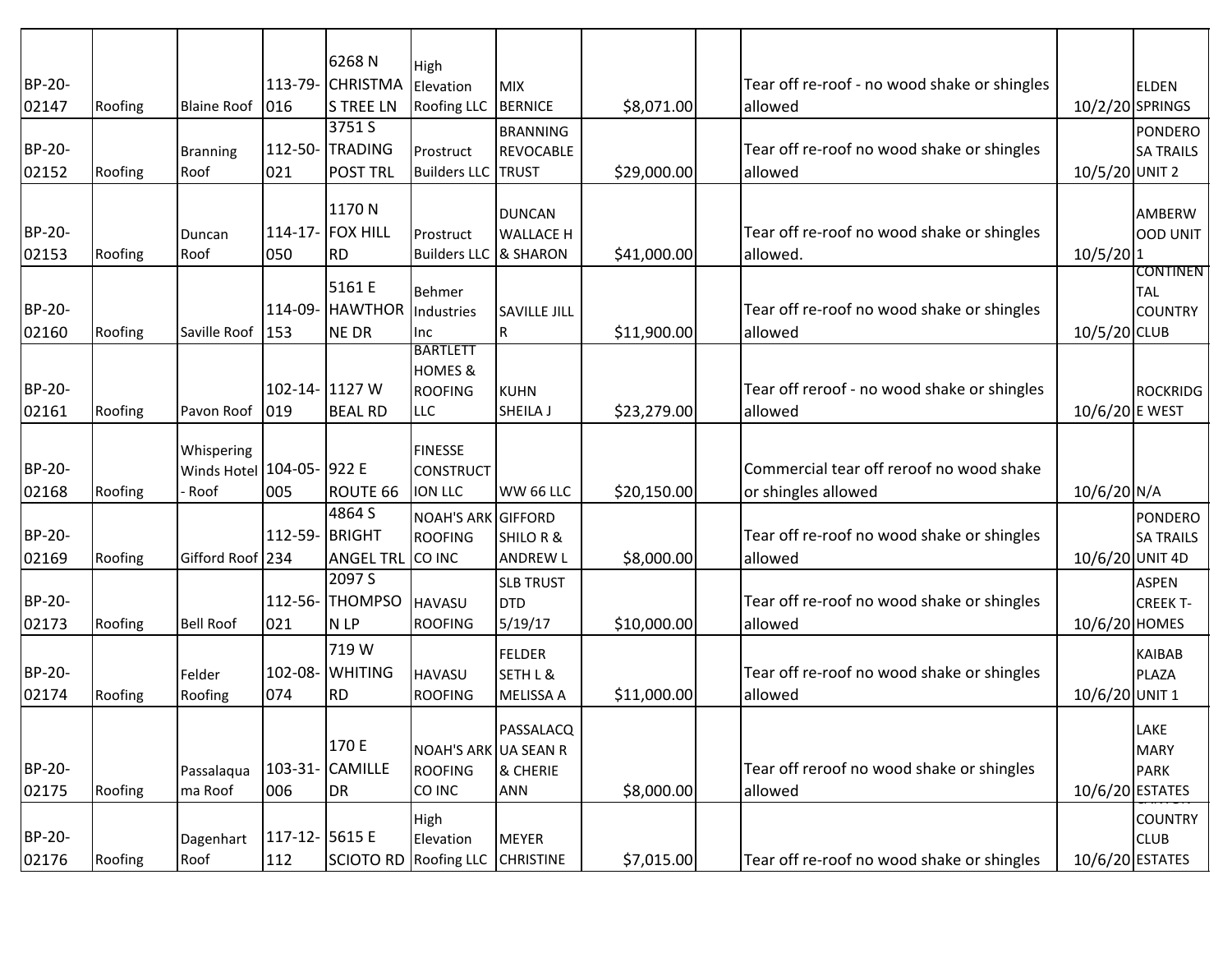|               |         |                  |                |                                       |                              | <b>CUNNINGH</b>  |             |                                             |                        |                               |
|---------------|---------|------------------|----------------|---------------------------------------|------------------------------|------------------|-------------|---------------------------------------------|------------------------|-------------------------------|
|               |         |                  |                |                                       | NOAH'S ARK AM                |                  |             |                                             |                        |                               |
| BP-20-        |         |                  |                | Cunningham 107-17- 3401 E FOX ROOFING |                              | WILLIAM          |             | Tear off re-roof no wood shake or shingles  |                        |                               |
| 02177         | Roofing | Roof             | 123            | <b>LAIR DR</b>                        | CO INC                       | <b>WHITNEY</b>   | \$8,000.00  | needed                                      |                        | 10/6/20 FOXGLENN              |
|               |         | LAFAVE-          |                | 18 W                                  |                              | <b>PERKINS</b>   |             |                                             |                        | <b>SA TRAILS</b>              |
| BP-20-        |         | <b>PERKINS</b>   |                | 112-59- SEPARATIO Surebuild           |                              | <b>FAMILY</b>    |             | Tear off re-roof no wood shake or shingles  |                        | <b>UNITS 4A</b>               |
| 02180         | Roofing | Roof             | 032            | N CANYON LLC                          |                              | <b>TRUST</b>     | \$13,539.00 | allowed                                     | 10/6/20 4B 4C          |                               |
|               |         |                  |                |                                       | <b>POLARIS</b>               | ZIMBARDO         |             |                                             |                        |                               |
| <b>BP-20-</b> |         | Zimbardo         | 100-11-216N    |                                       | RESTORATIO LIVING            |                  |             | Tear off reroof - No wood shake or shingles |                        | <b>FLAGSTAFF</b>              |
| 02187         | Roofing | Roof             | 018            | <b>PARK ST</b>                        | N INC                        | <b>TRUST</b>     | \$2,500.00  | allowed                                     | 10/7/20 TWNSITE        |                               |
|               |         |                  |                | 3306N                                 | <b>POLARIS</b>               | <b>WILLIAMS</b>  |             |                                             |                        | <b>GREENLA</b>                |
| BP-20-        |         | Williams         |                | 108-02- CHILDRESS RESTORATIO HOWARD A |                              |                  |             | Tear off reroof no wood shake or shingles   |                        | W                             |
| 02188         | Roofing | Roof             | 062            | <b>ST</b>                             | N INC                        | & FANNIE C       | \$3,000.00  | allowed                                     |                        | 10/7/20 ESTATES 7             |
|               |         |                  |                |                                       |                              | <b>FREEMAN</b>   |             |                                             |                        |                               |
| BP-20-        |         |                  | 114-18- 5839 E |                                       | <b>POLARIS</b>               | TIM & KIM        |             | Tear off reroof - No wood shake or shingles |                        | AMBERW                        |
|               |         | Freeman          |                |                                       | RESTORATIO FAMILY            |                  |             |                                             |                        | OOD UNIT                      |
| 02189         | Roofing | Roof             | 039            | <b>ABBEY RD</b><br>1988 <sub>N</sub>  | N INC                        | <b>TRUST</b>     | \$4,000.00  | allowed                                     | $10/7/20$ <sub>2</sub> |                               |
|               |         |                  |                |                                       | <b>POLARIS</b>               | <b>ELLIS R</b>   |             |                                             |                        | <b>COUNTRY</b>                |
| BP-20-        |         |                  | $117 - 12 -$   | SOUTHERN                              | <b>RESTORATIO KENT &amp;</b> |                  |             | Tear off reroof - no wood shake or shingles |                        | <b>CLUB</b>                   |
| 02190         | Roofing |                  | 085            | <b>HILLS DR</b>                       | N INC                        | <b>JANICE E</b>  | \$3,000.00  | allowed                                     | 10/7/20 ESTATES        |                               |
|               |         |                  |                | 1316N                                 | <b>POLARIS</b>               |                  |             |                                             |                        | AMBERW                        |
| BP-20-        |         |                  |                | 114-17- FOX HILL                      | RESTORATIO BROOKER           |                  |             | Tear off re-roof no wood shake or shingles  |                        | <b>OOD UNIT</b>               |
| 02191         | Roofing | Booker Roof 044  |                | <b>RD</b>                             | N INC                        | <b>MARY</b>      | \$3,000.00  | allowed                                     | $10/7/20$ 1            |                               |
|               |         |                  |                |                                       | <b>POLARIS</b>               | <b>BEASLEY</b>   |             |                                             |                        | <b>MOUNT</b>                  |
| <b>BP-20-</b> |         | <b>Beasley</b>   | 110-05-1822 N  |                                       | RESTORATIO HOLDINGS          |                  |             | Tear off reroof no wood shake or shingles   |                        | <b>ELDEN</b>                  |
| 02192         | Roofing | Roof             | 125            | <b>BEAVER ST</b>                      | N INC                        | <b>LLC</b>       | \$2,500.00  | allowed                                     | 10/7/20 PARK           |                               |
|               |         |                  |                |                                       | <b>POLARIS</b>               | L &              |             |                                             |                        | <b>SA TRAILS</b>              |
| BP-20-        |         |                  | 112-59-72 W    |                                       | RESTORATIO DOLORES J         |                  |             | Tear off reroof no wood shake or shingles   |                        | <b>UNITS 4A</b>               |
| 02193         | Roofing | Zieser Roof      | 102            | HANCE TRL N INC                       |                              | <b>REVOCABLE</b> | \$3,000.00  | allowed                                     | 10/7/20 4B 4C          |                               |
|               |         |                  |                |                                       |                              |                  |             |                                             |                        |                               |
| BP-20-        |         |                  |                | 106-06-134 N LAKE RESTORATIO FAMILY   | <b>POLARIS</b>               | <b>WILLIAMS</b>  |             | Tear off reroof - no wood shake or shingles |                        | <b>COUNTRY</b><br><b>CLUB</b> |
| 02194         | Roofing | Williams<br>Roof |                | 033K HILLS DR NINC                    |                              | <b>TRUST</b>     |             | allowed                                     | 10/7/20 RIDGE          |                               |
|               |         |                  |                |                                       | BARTLETT                     |                  | \$5,000.00  |                                             |                        |                               |
|               |         |                  |                |                                       | <b>HOMES &amp;</b>           |                  |             |                                             |                        | <b>MOUNT</b>                  |
| BP-20-        |         | McAllister       | 110-04- 305 W  |                                       | <b>ROOFING</b>               | MCALLISTER       |             | Tear off reroof no wood shake or shingles   |                        | <b>ELDEN</b>                  |
| 02198         | Roofing | Roof             | 009A           | <b>PINE AVE</b>                       | <b>LLC</b>                   | <b>STEPHEN J</b> | \$12,933.00 | allowed                                     |                        | 10/8/20 ADDITION              |
|               |         |                  |                |                                       | <b>BARTLETT</b>              |                  |             |                                             |                        |                               |
|               |         |                  |                | 109 W                                 | <b>HOMES &amp;</b>           | NAVARRO          |             |                                             |                        |                               |
| BP-20-        |         | Navarro          |                | 100-40- COTTAGE                       | <b>ROOFING</b>               | <b>CHRISTOPH</b> |             | Tear off reroof - no wood shake or shingles |                        | <b>FLAGSTAFF</b>              |
| 02199         | Roofing | Roof             | 019            | <b>AVE</b>                            | <b>LLC</b>                   | ER L             | \$8,220.00  | allowed                                     |                        | 10/8/20 TOWNSITE              |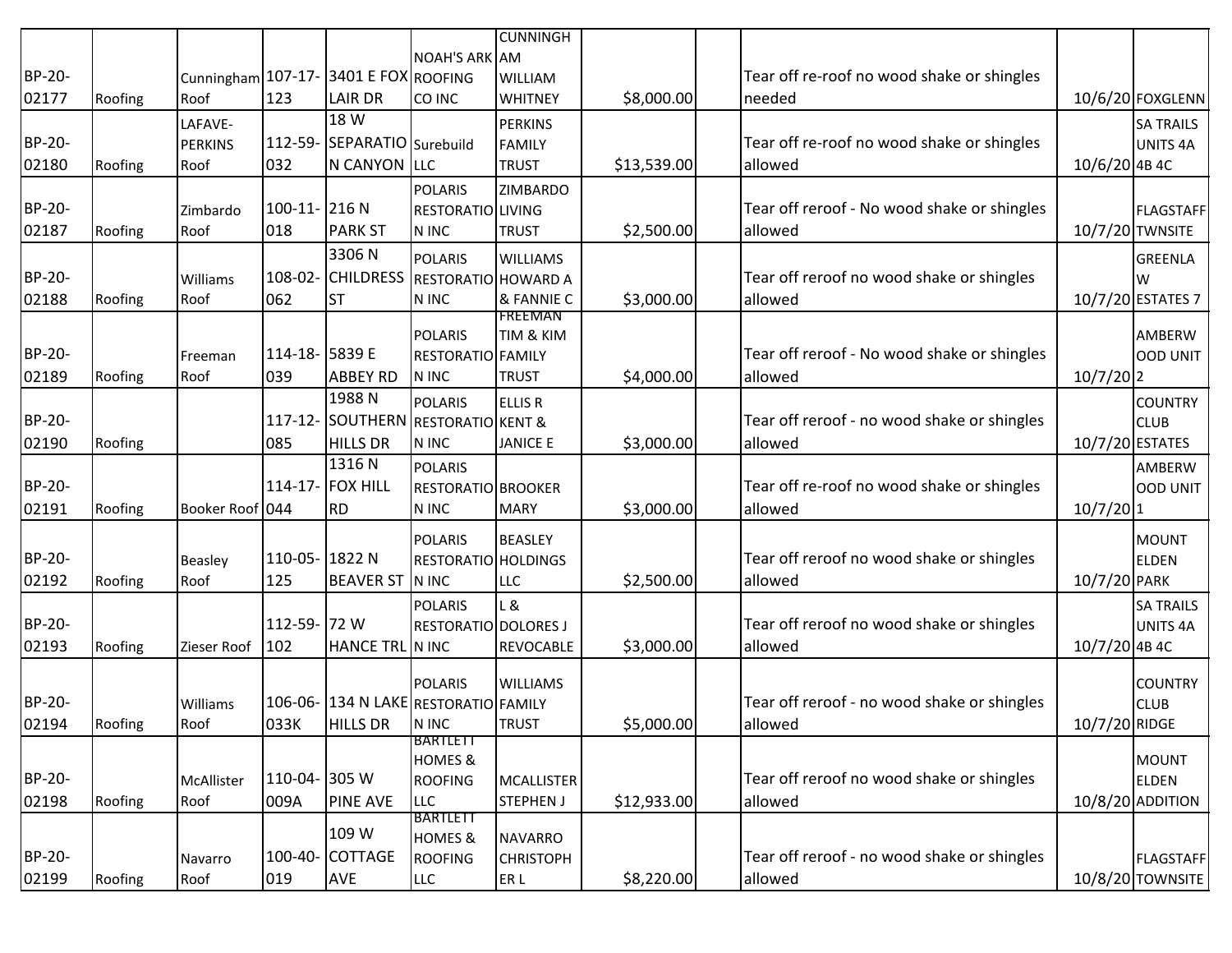|        |         |                  |                |                              | BARTLETT                  |                    |             |                                              |                 |                   |
|--------|---------|------------------|----------------|------------------------------|---------------------------|--------------------|-------------|----------------------------------------------|-----------------|-------------------|
|        |         |                  |                | 3024 N                       | <b>HOMES &amp;</b>        |                    |             |                                              |                 | GREENLA           |
| BP-20- |         |                  |                | 108-11- PATTERSO             | <b>ROOFING</b>            | <b>ALANIZ JOSE</b> |             | tear off reroof no wood shake or shingles    |                 | W                 |
| 02200  | Roofing | Alaniz Roof      | 131            | N BLVD                       | <b>LLC</b>                | <b>JUAN</b>        | \$8,323.00  | allowed                                      |                 | 10/8/20 ESTATES 3 |
|        |         |                  |                |                              | <b>BARTLETT</b>           |                    |             |                                              |                 |                   |
|        |         |                  |                | 5211N                        | <b>HOMES &amp;</b>        |                    |             |                                              |                 |                   |
| BP-20- |         | Crawford         | 113-08-        | <b>THORNTO</b>               | <b>ROOFING</b>            | <b>CRAWFORD</b>    |             | Tear off re-roof - No wood shake or shingles |                 | TIMBERVIE         |
| 02202  | Roofing | Roof             | 096            | N <sub>PL</sub>              | <b>LLC</b>                | <b>KAY M</b>       | \$10,512.00 | allowed                                      |                 | 10/8/20 W VILLAGE |
|        |         |                  |                |                              | <b>BARTLETT</b>           |                    |             |                                              |                 |                   |
|        |         |                  |                |                              | <b>HOMES &amp;</b>        |                    |             |                                              |                 | MOUNT             |
| BP-20- |         |                  | 110-04- 421 W  |                              | <b>ROOFING</b>            | SAMSEL             |             | Tear off re roof no wood shake or shingles   |                 | <b>ELDEN</b>      |
| 02203  | Roofing | Samsel Roof 031  |                | <b>PINE AVE</b>              | <b>LLC</b>                | <b>JAMES L</b>     | \$13,011.00 | allowed                                      | 10/8/20 Add.    |                   |
|        |         |                  |                |                              |                           |                    |             |                                              |                 | <b>SUNNYSID</b>   |
| BP-20- |         | Mirenna          | 109-10-2704 N  |                              | Prostruct                 | MIRENNA            |             | Tear off re-roof - no wood shake or shingles |                 | E NORTH           |
| 02205  | Roofing | Roof             | 029            | <b>EAST ST</b>               | Builders LLC JOLENE M     |                    | \$8,000.00  | allowed                                      | 10/8/20 ANNEX 5 |                   |
|        |         |                  |                | 659N                         |                           |                    |             |                                              |                 | AMBERW            |
| BP-20- |         |                  |                | 114-18- AMBERWO Prostruct    |                           | <b>PAEZ JESUS</b>  |             | Tear off re-roof no wood shake or shingles   |                 | OOD UNIT          |
| 02206  | Roofing | Paez Roof        | 093            | <b>OD ST</b>                 | Builders LLC M            |                    | \$18,000.00 | allowed                                      | $10/8/20$  2    |                   |
|        |         |                  |                |                              |                           |                    |             |                                              |                 |                   |
| BP-20- |         | Volchick         |                | 107-17- 3710 E FOX Prostruct |                           | <b>VOICHICK</b>    |             | Tear off reroof no wood shake or shingles    |                 |                   |
| 02215  | Roofing | Roof             | 027            | <b>LAIR DR</b>               | Builders LLC NICHOLAS     |                    | \$20,615.00 | allowed                                      |                 | 10/9/20 FOXGLENN  |
|        |         |                  |                | 5309 E                       |                           | <b>MONTAGUE</b>    |             |                                              |                 | <b>LAKESIDE</b>   |
| BP-20- |         | Montague         |                | 114-11- NORDICA              | Prostruct                 | <b>FAMILY</b>      |             | Tear off re-roof no wood shake or shingles   |                 | <b>ACRES</b>      |
| 02216  | Roofing | Roof             | 072            | <b>LP</b>                    | <b>Builders LLC TRUST</b> |                    | \$46,163.00 | allowed                                      | 10/9/20 UNIT 2  |                   |
|        |         |                  |                |                              |                           |                    |             |                                              |                 |                   |
|        |         |                  |                |                              |                           |                    |             |                                              |                 | <b>KACHINA</b>    |
| BP-20- |         |                  | 102-06-1612N   |                              | Altitude                  | <b>FRAME</b>       |             | Tear off reroof - No wood shake or shingles  |                 | <b>ESTATES</b>    |
| 02223  | Roofing | Frame Roof       | 017A           | <b>AZTEC ST</b>              | <b>Roofing LLC</b>        | DONALD P           | \$13,000.00 | allowed                                      | 10/9/20 UNIT 1  |                   |
|        |         |                  |                |                              | Northern                  | <b>CHRISTOPH</b>   |             |                                              |                 |                   |
| BP-20- |         |                  | 100-02-1021N   |                              |                           | ER&                |             | Tear off reroof no wood shakes or shingles   |                 | MOUNTAI           |
|        |         |                  |                |                              | Design                    |                    | \$16,000.00 |                                              |                 |                   |
| 02232  | Roofing | Flaccus Roof 094 |                | <b>HOPI DR</b>               | Services                  | KATHLEEN           |             | allowed                                      | 10/12/20 N VIEW |                   |
|        |         |                  |                |                              |                           | MUNGAZI-           |             |                                              |                 | MOUNT             |
| BP-20- |         | Mungaz           | 110-04- 1825 N |                              | Surebuild                 | <b>BLAKE</b>       |             | Tear off re-roof - no wood shake or shingles |                 | <b>ELDEN</b>      |
| 02234  | Roofing | Roof             | 096A           | <b>BEAVER ST LLC</b>         |                           | <b>MARCIA</b>      | \$7,881.00  | allowed                                      | 10/12/20 PARK   |                   |
|        |         |                  |                |                              |                           |                    |             |                                              |                 |                   |
|        |         |                  |                | 2612N                        | Behmer                    | <b>HOPI TRIBE</b>  |             |                                              |                 |                   |
| BP-20- |         |                  | 108-10- STEVES |                              | Industries                | <b>ECONOMIC</b>    |             | Tear off re-roof no wood shake or shingles   |                 |                   |
| 02238  | Roofing | HDTEC Roof 001C  |                | <b>BLVD</b>                  | Inc                       | DEV. CORP.         | \$35,000.00 | allowed                                      | 10/12/20 N/A    |                   |
|        |         |                  |                | 570W                         | High                      |                    |             |                                              |                 | PONDERO           |
| BP-20- |         | Smaglik          |                | 112-61- CINNABAR             | Elevation                 | SMAGLIK            |             | Tear off re-roof no wood shake or shingles   |                 | <b>SA TRAILS</b>  |
| 02239  | Roofing | Roof             | 088            | TRL                          | <b>Roofing LLC</b>        | EDWARD J           | \$14,299.00 | allowed                                      | 10/13/20 UNIT 8 |                   |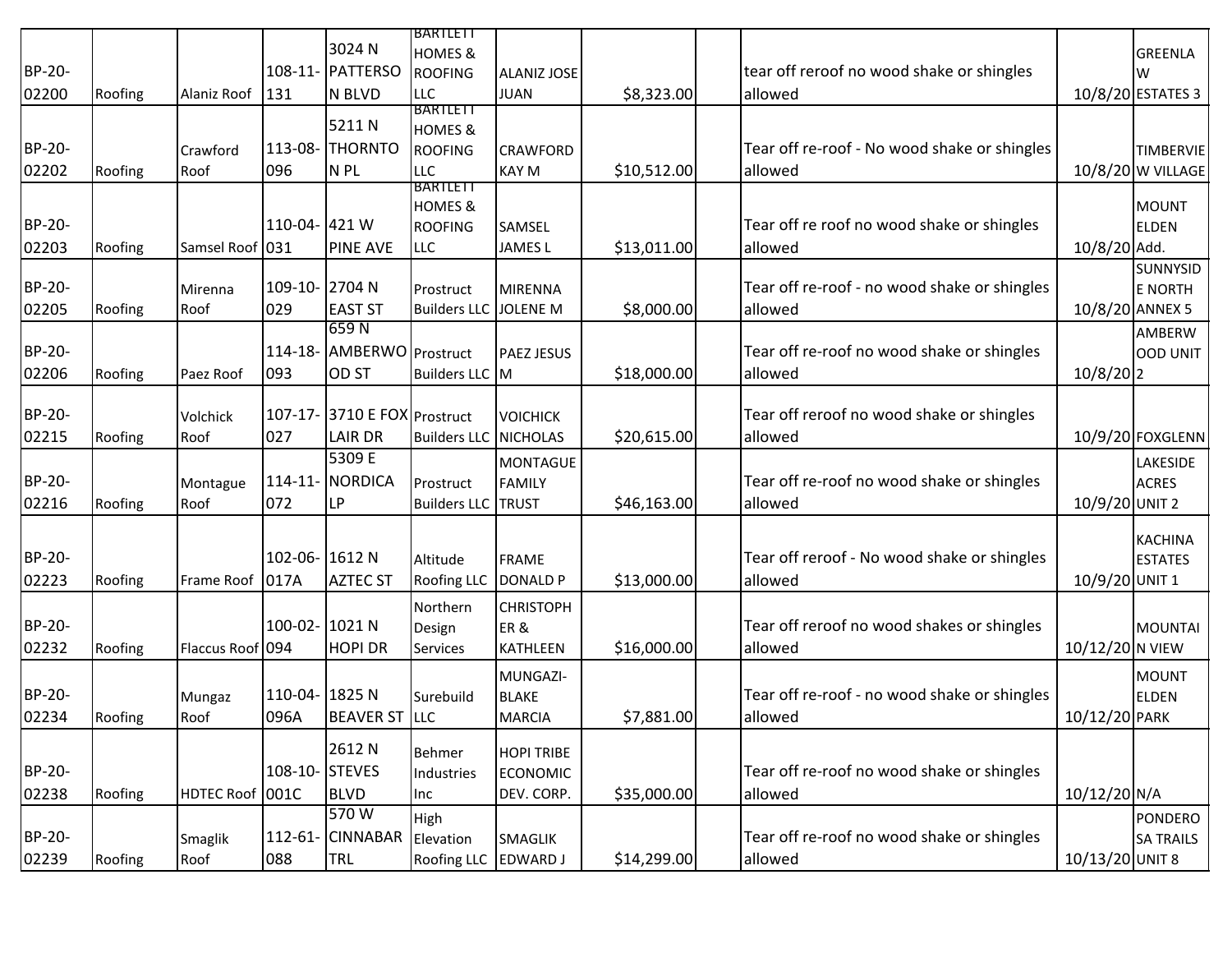|        |         |                  |                | 1719 W                        | High                                 | MARKHAM                                |             |                                              |                    | <b>CHESHIRE</b>       |
|--------|---------|------------------|----------------|-------------------------------|--------------------------------------|----------------------------------------|-------------|----------------------------------------------|--------------------|-----------------------|
| BP-20- |         | Markham          |                | 102-10- STEVANNA Elevation    |                                      | ZACHARY J                              |             | Tear off reroof no wood shake or shingles    |                    | <b>ESTATES</b>        |
| 02240  | Roofing | Roof             | 014            | <b>WAY</b>                    | Roofing LLC                          | & KRISTAL                              | \$12,671.00 | allowed                                      | 10/13/20 UNIT 1    |                       |
|        |         |                  |                | 1325N                         |                                      |                                        |             |                                              |                    | <b>ANTELOPE</b>       |
| BP-20- |         | Rodgers          |                | 102-08- NAVAJO                | <b>HAVASU</b>                        | ROGERS                                 |             | Tear off reroof - no wood shake or shingles  |                    | VALLEY                |
| 02262  | Roofing | Roof             | 048            | <b>DR</b>                     | <b>ROOFING</b>                       | <b>MATTHEW C</b>                       | \$10,000.00 | allowed                                      | 10/14/20 UNIT 1    |                       |
|        |         |                  |                |                               |                                      |                                        |             |                                              |                    |                       |
|        |         |                  |                |                               |                                      |                                        |             |                                              |                    |                       |
| BP-20- |         |                  | 110-04- 1715 N |                               |                                      |                                        |             | tear off re-roof no wood shake or shingles   |                    | MOUNT<br><b>ELDEN</b> |
|        |         | Anderson         |                | SUNSET DR Builders LLC BRENDA | Prostruct                            | <b>ANDERSON</b>                        |             |                                              |                    |                       |
| 02275  | Roofing | Roof             | 025            | 3019 N                        |                                      |                                        | \$9,585.00  | allowed                                      | 10/15/20 ADD       |                       |
| BP-20- |         |                  |                | 117-05- OAKMONT Prostruct     |                                      | JOHN S &                               |             | Tear off reroof - no wood shake or shingles  |                    | <b>CLUB</b>           |
| 02276  |         | McDonald<br>Roof | 059            | <b>DR</b>                     | Builders LLC LIVING                  | <b>PAMELA A</b>                        | \$15,000.00 | allowed                                      | 10/15/20 UNIT 1    | <b>ESTATES</b>        |
|        | Roofing |                  |                |                               |                                      |                                        |             |                                              |                    |                       |
|        |         |                  |                | 2428 W                        |                                      |                                        |             |                                              |                    |                       |
| BP-20- |         |                  |                | 112-49- CORONAD               | <b>HAVASU</b>                        | <b>ROSS MARK</b>                       |             | Tear off re-roof no wood shake or shingles   |                    | RR<br><b>SPRINGS</b>  |
| 02277  | Roofing | <b>Ross Roof</b> | 278            | O AVE                         | <b>ROOFING</b>                       |                                        | \$8,000.00  | allowed                                      | 10/15/20 66 UNIT 3 |                       |
|        |         |                  |                |                               |                                      |                                        |             |                                              |                    |                       |
|        |         |                  |                | 4770 E                        |                                      | <b>SHAFER</b>                          |             |                                              |                    | <b>SMOKERIS</b>       |
| BP-20- |         |                  | 113-36- SNOW   |                               | <b>HAVASU</b>                        | BELINDA                                |             | Tear off re-roof no wood shake or shingles   |                    | <b>E VALLEY</b>       |
| 02278  | Roofing | Shafer Roof 060  |                | <b>SHOE WAY ROOFING</b>       |                                      | GAIL                                   | \$8,000.00  | allowed                                      | 10/15/20 UNIT 1    |                       |
|        |         |                  |                |                               |                                      |                                        |             |                                              |                    | <b>COUNTRY</b>        |
|        |         |                  |                | 4924 E                        | <b>Behmer</b>                        | <b>CASE JAMES</b>                      |             |                                              |                    | <b>CLUB</b>           |
| BP-20- |         |                  | 117-06- PEBBLE |                               | Industries                           | R&                                     |             | Tear off re-roof - No wood shake or shingles |                    | <b>ESTATES</b>        |
| 02295  | Roofing | Case Roof        | 030            | <b>BEACH DR</b>               | Inc.                                 | <b>VIRGINIA</b>                        | \$28,000.00 | allowed                                      | 10/16/20 UNIT 1    |                       |
|        |         |                  |                |                               |                                      |                                        |             |                                              |                    |                       |
|        |         |                  |                | 1625N                         | <b>LCR</b>                           |                                        |             |                                              |                    | KAIBAB                |
| BP-20- |         | Wheeler          | 102-07- FORT   |                               | <b>ROOFING</b>                       | WHEELER                                |             | Tear off re-roof no wood shake or shingles   |                    | PLAZA                 |
| 02300  | Roofing | Roof             | 033            | VALLEY RD INC                 |                                      | <b>JANET L</b>                         | \$11,565.00 | allowed                                      | 10/19/20 UNIT 2    |                       |
|        |         |                  |                |                               |                                      |                                        |             |                                              |                    | <b>ESTATES</b>        |
|        |         |                  |                | 2039 E                        | <b>IDEAL</b>                         |                                        |             |                                              |                    | <b>AT PINE</b>        |
| BP-20- |         |                  |                | 105-10- BARRANCA ROOFING      |                                      | PIPER                                  |             | Tear off re-roof no wood shake or shingles   |                    | <b>CANYON</b>         |
| 02305  | Roofing | Piper Roof       | 083            | DR                            | <b>INC</b>                           | <b>FAMILY LLC</b>                      | \$7,460.00  | allowed                                      | 10/19/20 UNIT 1    |                       |
|        |         |                  |                | 3465N                         | <b>BARTLETT</b>                      |                                        |             |                                              |                    |                       |
| BP-20- |         |                  | 108-03-TINDLE  |                               | <b>HOMES &amp;</b><br><b>ROOFING</b> | <b>MISKIN</b><br><b>RYAN RAY &amp;</b> |             | Tear off re-roof no wood shake or shingles   |                    | <b>GREENLA</b><br>W   |
| 02307  | Roofing | Miskin Roof 077  |                | <b>BLVD</b>                   | <b>LLC</b>                           | <b>CHRISTINE</b>                       | \$11,483.00 | allowed                                      |                    | 10/19/20 ESTATES 5    |
|        |         |                  |                |                               |                                      |                                        |             |                                              |                    |                       |
|        |         |                  |                |                               | <b>BARTLETT</b>                      |                                        |             |                                              |                    |                       |
|        |         |                  |                |                               | <b>HOMES &amp;</b>                   | COLONY-JO                              |             |                                              |                    |                       |
| BP-20- |         | Quache           | 113-56-4990 E  |                               | <b>ROOFING</b>                       | DON MH                                 |             | Tear off re-roof no wood shake or shingles   |                    | JO-DON                |
| 02308  | Roofing | Roof             | 048            | ALLEN AVE LLC                 |                                      | COMM LLC                               | \$7,550.00  | allowed                                      | 10/19/20 VILLAGE   |                       |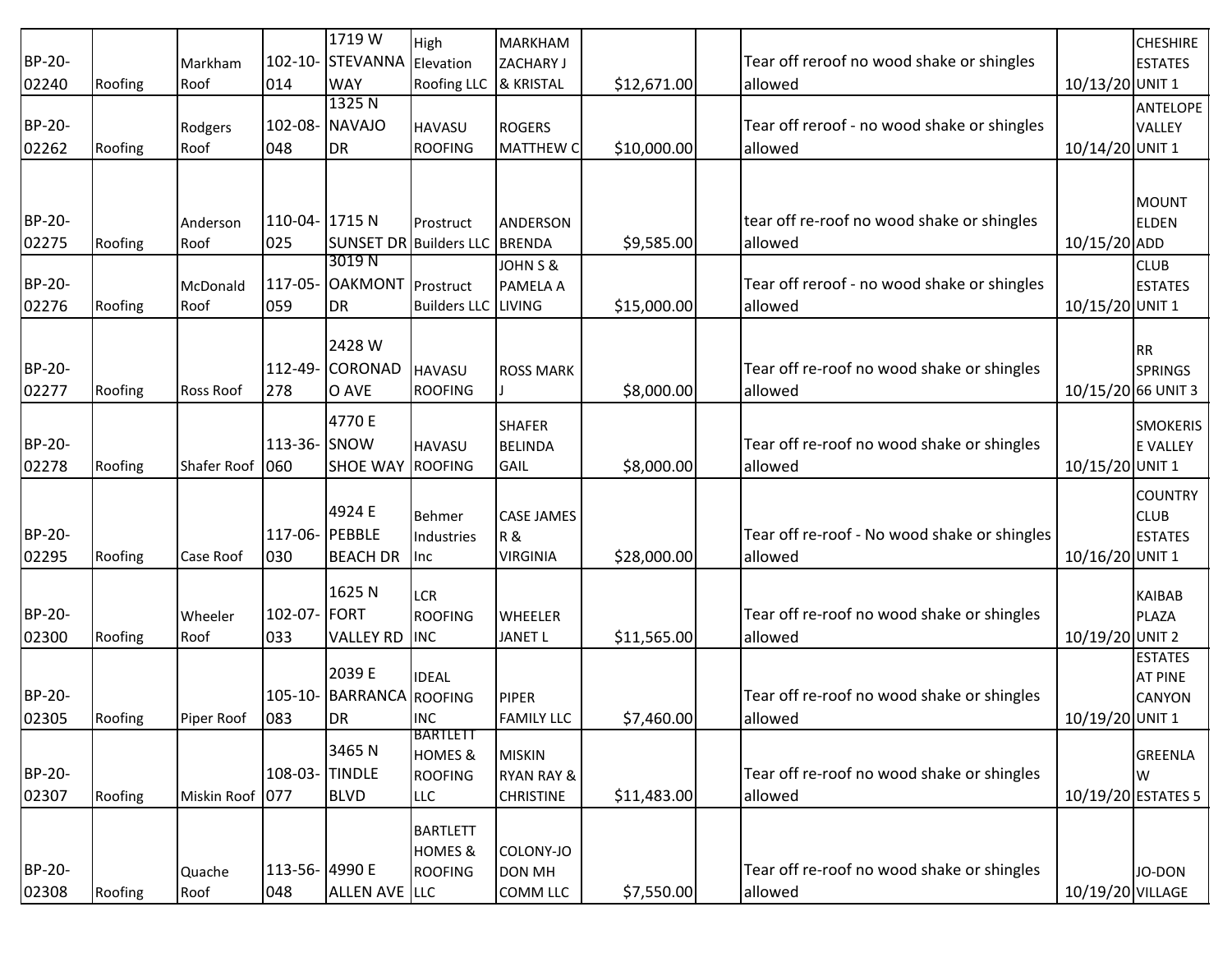|               |         |                  |              |                       |                              |                         |             |                                              |                   | PEAN                            |
|---------------|---------|------------------|--------------|-----------------------|------------------------------|-------------------------|-------------|----------------------------------------------|-------------------|---------------------------------|
|               |         |                  |              | 3427W                 |                              | <b>HULEATT</b>          |             |                                              |                   | <b>VIEW</b>                     |
| BP-20-        |         |                  | $111 - 10 -$ | <b>COOPER</b>         | Surebuild                    | <b>LIVING</b>           |             | Tear off reroof no wood shake or shingles    |                   | MEADOW                          |
| 02315         | Roofing | Huleatt Roof 080 |              | DR                    | LLC                          | <b>TRUST</b>            | \$12,227.00 | allowed                                      | 10/20/20 S UNIT 1 |                                 |
|               |         |                  |              | 907N                  |                              | <b>KAREN A</b>          |             |                                              |                   |                                 |
| BP-20-        |         |                  | $100-02-$    | <b>NAVAJO</b>         | Prostruct                    | <b>LIVING</b>           |             | Tear off re-roof - no wood shake or shingle  |                   | MOUNTAI                         |
| 02316         | Roofing | Fella Roof       | 100          | DR                    | <b>Builders LLC TRUST</b>    |                         | \$15,000.00 | allowed                                      | 10/20/20 N VIEW   |                                 |
|               |         |                  |              | 2206N                 |                              |                         |             |                                              |                   |                                 |
| BP-20-        |         |                  | $102 - 02 -$ | <b>LANTERN</b>        |                              | <b>GREEN</b>            |             | Tear off re-roof no wood shake or shingles   |                   | COCONINO                        |
| 02317         | Roofing | Green Roof       | 044          | <b>LN</b>             | Surebuild<br><b>LLC</b>      | <b>HEATHER M</b>        | \$11,154.00 | allowed                                      | 10/20/20 PLAT 2   | <b>ESTATES</b>                  |
|               |         |                  |              | 5315 E                |                              |                         |             |                                              |                   |                                 |
| <b>BP-20-</b> |         |                  | $114 - 11$   | <b>NORDICA</b>        | Prostruct                    | CALLAN<br>TODD R &      |             | Tear off re-roof no wood shake or shingles   |                   | <b>LAKESIDE</b><br><b>ACRES</b> |
| 02318         | Roofing | Callan Roof      | 071          | LP                    | <b>Builders LLC</b>          | LISA A                  | \$15,000.00 | allowed                                      | 10/20/20 UNIT 2   |                                 |
|               |         |                  |              | 4100 E                |                              |                         |             |                                              |                   |                                 |
| BP-20-        |         |                  | $107 - 26 -$ | <b>BROKEN</b>         | Prostruct                    | <b>BARKER</b>           |             | Tear off re-roof no wood shake or shingles   |                   |                                 |
| 02319         | Roofing | Barker Roof 012  |              | <b>ROCK LP</b>        | <b>Builders LLC</b>          | <b>CHARLES</b>          | \$15,000.00 | allowed                                      | 10/20/20 ELK RUN  |                                 |
|               |         |                  |              |                       |                              |                         |             |                                              |                   |                                 |
|               |         |                  |              | 6801 E                |                              |                         |             |                                              |                   | <b>WALNUT</b>                   |
| BP-20-        |         |                  | $117 - 27 -$ | <b>EAGLE</b>          | Prostruct                    | <b>SEXTON</b>           |             | Tear off re-roof no wood shake or shingles   |                   | MEADOW                          |
| 02320         | Roofing | Sexton Roof 063  |              | <b>CREST DR</b>       | <b>Builders LLC</b>          | AMY C                   | \$15,000.00 | allowed                                      | 10/20/20 S        |                                 |
|               |         |                  |              | 777N                  |                              |                         |             |                                              |                   | <b>SWITZER</b>                  |
| BP-20-        |         | Tuckman          | 101-29-      | <b>CANYON</b>         | Prostruct                    | <b>TUCKMAN</b>          |             | Tear off re-roof no wood shake or shingles   |                   | <b>TERRACE</b>                  |
| 02321         | Roofing | Roof             | 015          | <b>TERRACE</b>        | <b>Builders LLC</b>          | RON                     | \$20,000.00 | allowed                                      | 10/20/20 UNIT 1   |                                 |
|               |         |                  |              |                       |                              |                         |             |                                              |                   |                                 |
|               |         |                  |              | 4000 E                |                              |                         |             |                                              |                   |                                 |
| BP-20-        |         | Zickerman        |              | 107-18- SUMMER        | Prostruct                    | No Owner<br>Information |             | Tear off reroof no wood shake or shingles    |                   |                                 |
| 02322         | Roofing | Roof             | 001          | <b>RUN DR</b>         | <b>Builders LLC</b>          | Available               | \$12,000.00 | allowed                                      |                   | 10/20/20 FOXGLENN               |
|               |         |                  |              | 4120 E                |                              |                         |             |                                              |                   |                                 |
|               |         |                  |              | <b>ROAD</b>           |                              | <b>TAYLOR</b>           |             |                                              |                   |                                 |
| BP-20-        |         |                  |              | 107-18- RUNNER        | <b>LCR</b><br><b>ROOFING</b> | <b>DENNIS R &amp;</b>   |             | Tear off re-roof - no wood shake or shingles |                   |                                 |
| 02326         | Roofing | Taylor Roof      | 134          | LN                    | <b>INC</b>                   | M ROBIN                 | \$10,500.00 | allowed                                      |                   | 10/20/20 FOXGLENN               |
|               |         |                  |              |                       |                              | WARNER                  |             |                                              |                   |                                 |
|               |         |                  |              | 712 W OLD Advosy      |                              | ANDERSEN                |             |                                              |                   | <b>PONDERO</b>                  |
| BP-20-        |         | Anderson         | $112 - 50 -$ | TERRITORY Constructio |                              | <b>FAMILY</b>           |             | Tear off re roof no wood shake or shingles   |                   | <b>SA TRAILS</b>                |
| 02328         | Roofing | Roof             | 025          | TRL                   | n LLC                        | <b>TRUST</b>            | \$5,000.00  | allowed                                      | 10/20/20 UNIT 2   |                                 |
|               |         |                  |              |                       | <b>PINE</b>                  |                         |             |                                              |                   |                                 |
|               |         |                  |              | 2291N                 | <b>COUNTRY</b>               | <b>HAGEN</b>            |             |                                              |                   |                                 |
| BP-20-        |         |                  |              | 111-20- FREMONT       | CONSTRUCT LIVING             |                         |             | Tear off re-roof no wood shake or shingles   |                   | LINWOOD                         |
| 02329         | Roofing | Hagen Roof 041   |              | <b>BLVD</b>           | <b>ION</b>                   | <b>TRUST</b><br>unuvch  | \$5,000.00  | allowed                                      | 10/20/20 HEIGHTS  |                                 |
|               |         |                  |              | 1725N                 | <b>NOAH'S ARK DANE &amp;</b> |                         |             |                                              |                   | KAIBAB                          |
| BP-20-        |         |                  |              | 102-07- NAVAJO        | <b>ROOFING</b>               | <b>GAIL</b>             |             | Tear off re-roof no wood shake or shingles   |                   | PLAZA                           |
| 02330         | Roofing | Gruver Roof 056  |              | <b>DR</b>             | CO INC                       | SANTILLI                | \$8,000.00  | allowed                                      | 10/20/20 UNIT 3   |                                 |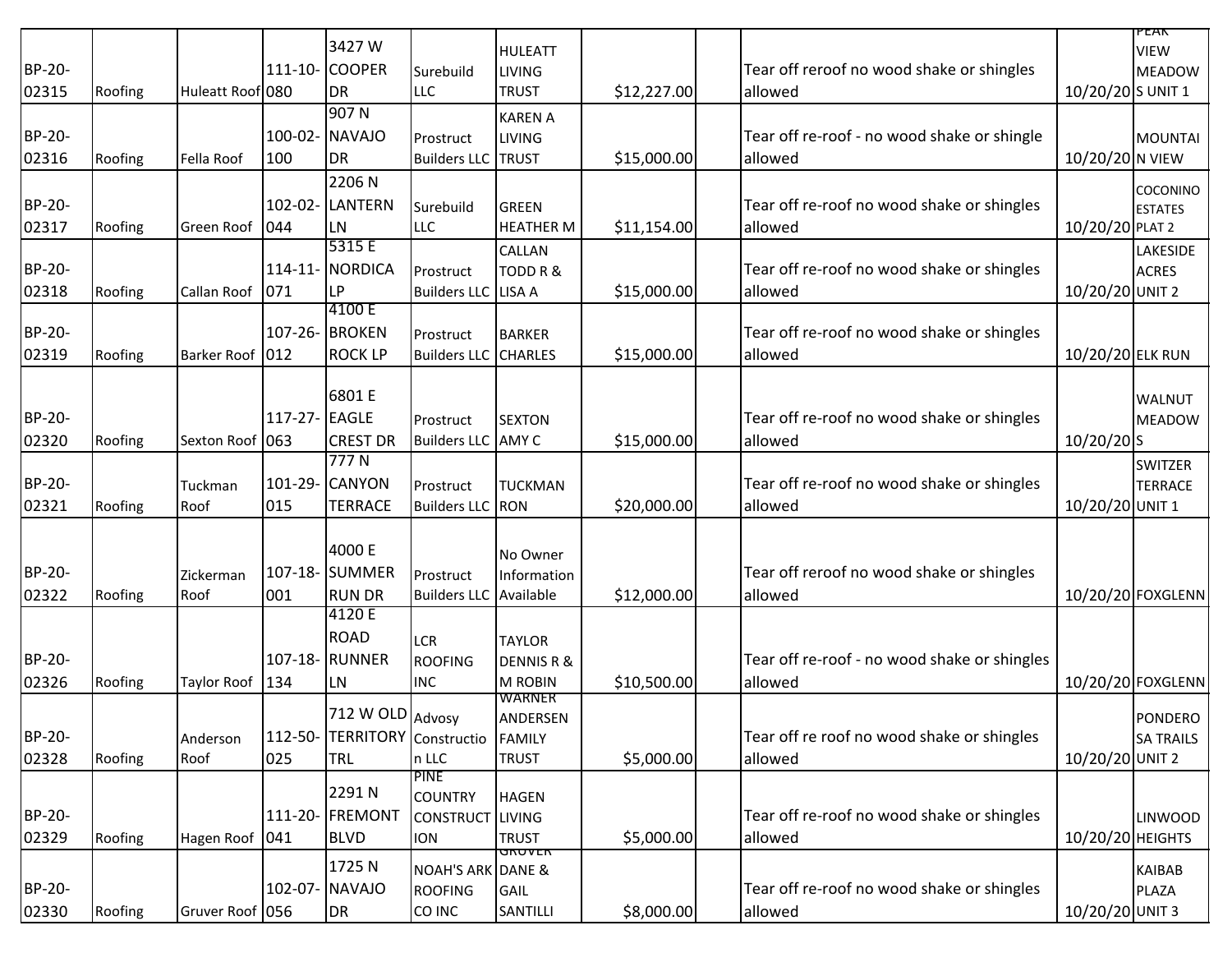|               |         |                               |               |                    | <b>POLARIS</b>       | <b>ERVIN L &amp;</b>  |             |                                            |                    | <b>ANTELOPE</b>    |
|---------------|---------|-------------------------------|---------------|--------------------|----------------------|-----------------------|-------------|--------------------------------------------|--------------------|--------------------|
| BP-20-        |         |                               | 102-07- 917 W |                    | RESTORATIO GRACE A   |                       |             | Tear off re-roof no wood shake or shingles |                    | VALLEY             |
| 02333         | Roofing | <b>Boren Roof</b>             | 068           | <b>MEADE LN</b>    | N INC                | <b>TRUST DTD</b>      | \$3,000.00  | allowed                                    | 10/20/20 UNIT 2    |                    |
|               |         |                               |               |                    | <b>POLARIS</b>       | <b>HURST</b>          |             |                                            |                    | <b>MOUNT</b>       |
| BP-20-        |         |                               | $110-07$ -    | 1618N              | RESTORATIO STEPHANIE |                       |             | Tear off re-roof no wood shake or shingles |                    | <b>ELDEN</b>       |
| 02334         | Roofing | <b>Hurst Roof</b>             | 008B          | <b>BEAVER ST</b>   | N INC                | <b>KAREN</b>          | \$3,000.00  | allowed                                    | 10/20/20 ADD       |                    |
|               |         |                               |               | 737N               |                      |                       |             |                                            |                    |                    |
| BP-20-        |         |                               | $114 - 18$ -  | <b>WAKONDA</b>     | <b>POLARIS</b>       |                       |             | Tear off re-roof no wood shake or shingles |                    | AMBERW             |
|               |         | Phillippe                     | 022           |                    | RESTORATIO PHILLIPPE |                       |             |                                            |                    | OOD UNIT           |
| 02335         | Roofing | Roof                          |               | <b>ST</b><br>1442W | N INC                | <b>KIMBERLY L</b>     | \$5,000.00  | allowed                                    | 10/20/20 2         |                    |
| BP-20-        |         |                               | $112 - 51 -$  | <b>WESTON</b>      | Advosy               | <b>MICHAEL</b>        |             |                                            |                    | <b>SA TRAILS</b>   |
|               |         | Druschel                      |               |                    | Constructio          | JAMES &               |             | Tear off re-roof no wood shake or shingles |                    | UNITS 3A           |
| 02336         | Roofing | Roof                          | 137           | TRL                | n LLC                | <b>KALINA</b>         | \$5,000.00  | allowed                                    | 10/20/20 3B 3C     |                    |
|               |         |                               |               |                    |                      |                       |             |                                            |                    |                    |
|               |         |                               |               |                    |                      |                       |             |                                            |                    |                    |
|               |         |                               |               | 2388W              | Advosy               |                       |             |                                            |                    | <b>RR</b>          |
| BP-20-        |         |                               | 112-49-       | <b>ALASKA</b>      | Constructio          | <b>THIELE</b>         |             | Tear off re-roof no wood shake or shingles |                    | <b>SPRINGS</b>     |
| 02337         | Roofing | Thiele Roof                   | 225           | AVE                | n LLC                | CASSANDRA             | \$5,000.00  | allowed                                    | 10/20/20 66 UNIT 2 |                    |
|               |         |                               |               | 1625 W             |                      | GOSSLER               |             |                                            |                    |                    |
| BP-20-        |         | Grossler                      |               | 112-23- UNIVERSIT  | LELAND               | ALBERT A &            |             | Tear off reroof no wood shake or shingles  |                    | HIGHLAND           |
| 02343         | Roofing | Roof                          | 039           | Y HEIGHTS          | <b>ROOFING</b>       | <b>SHARON L</b>       | \$5,125.00  | allowed                                    | $10/21/20$ S       |                    |
|               |         |                               |               | 2573 N             |                      |                       |             |                                            |                    | <b>WALNUT</b>      |
| <b>BP-20-</b> |         |                               |               | 117-27- WALNUT     | Prostruct            | <b>CATLIN</b>         |             | Tear off reroof no wood shake or shingles  |                    | MEADOW             |
| 02344         | Roofing | Catlin Roof                   | 046           | <b>CREEK DR</b>    | <b>Builders LLC</b>  | <b>DENNIS W</b>       | \$10,000.00 | allowed                                    | $10/22/20$ S       |                    |
|               |         |                               |               | 313 S SAN          | <b>ICON</b>          | CLOUD <sub>9</sub>    |             |                                            |                    | NORMAL             |
| BP-20-        |         | Cloud 9 Real 103-12- FRANCISC |               |                    | CONSTRUCT REAL       |                       |             | Tear off reroof no wood shakes or shingles |                    | <b>SCHOOL</b>      |
| 02345         | Roofing | Estate Roof 011               |               | O ST               | <b>ION</b>           | <b>ESTATE LLC</b>     | \$9,680.00  | allowed                                    | 10/21/20 ADDITION  |                    |
|               |         |                               |               |                    |                      |                       |             |                                            |                    |                    |
|               |         |                               |               |                    |                      | <b>SCHROEDER</b>      |             |                                            |                    |                    |
|               |         |                               |               |                    | High                 | KATHLEEN              |             |                                            |                    |                    |
| BP-20-        |         | Schroeder                     | 107-18-1609N  |                    | Elevation            | <b>M&amp;</b>         |             | Tear off re-roof no wood shake or shingles |                    |                    |
| 02355         | Roofing | Roof                          | 084           | OWL RD             | Roofing LLC          | JEREMY W              | \$7,040.00  | allowed                                    |                    | 10/22/20 FOXGLENN  |
|               |         |                               |               |                    |                      | <b>HOPF</b>           |             |                                            |                    |                    |
|               |         |                               |               |                    |                      | <b>MATTHEW</b>        |             |                                            |                    |                    |
| BP-20-        |         |                               | 112-21-3181 S |                    | <b>OWNER</b>         | <b>FLETCHER &amp;</b> |             | Tear off re-roof no wood shake or shingles |                    | UNIVERSIT          |
| 02364         | Roofing | <b>Hopf Roof</b>              | 045A          | LITTLE DR          | <b>BUILDER</b>       | <b>KRISTEN</b>        | \$7,000.00  | allowed                                    |                    | 10/23/20 Y HEIGHTS |
|               |         |                               |               |                    |                      |                       |             |                                            |                    | MOUNT              |
| BP-20-        |         | Mama                          |               | 101-03- 991 N FT   | Altitude             | <b>SCHEPPER</b>       |             | Tear off re-roof no wood shake or shingles |                    | <b>ELDEN</b>       |
| 02383         | Roofing | Burger Roof 023A              |               | <b>VALLEY RD</b>   | Roofing LLC          | PETER A               | \$21,000.00 | allowed                                    | 10/27/20 HEIGHTS   |                    |
|               |         |                               |               | 6110N              | <b>POLARIS</b>       | <b>SILER</b>          |             |                                            |                    |                    |
| BP-20-        |         |                               |               | 113-17- HIGHWAY    | RESTORATIO PAMELA    |                       |             | Tear off re roof no wood shake or shingles |                    |                    |
| 02384         | Roofing | Siler Roof                    | 002N          | 89                 | N INC                | KATHLEEN              | \$5,000.00  | allowed -                                  | 10/27/20 N/A       |                    |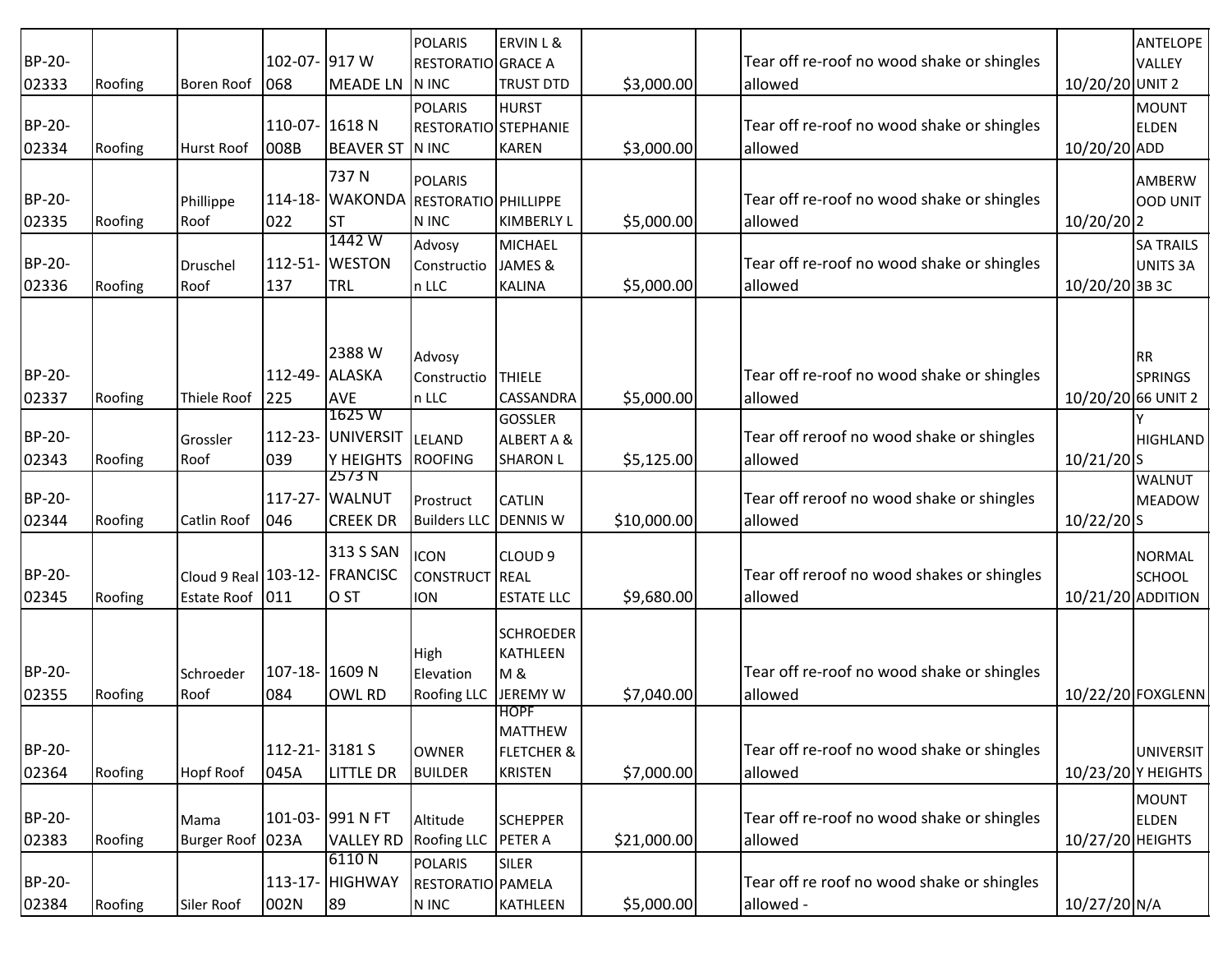| BP-20-<br>02385        | Roofing | Siler Roof           | 002N                  | 6110N<br>113-17- HIGHWAY<br>89 UNIT 1                 | <b>POLARIS</b><br><b>RESTORATIO PAMELA</b><br>N INC | SILER<br>KATHLEEN                                                  | \$5,000.00  | Tear off re roof no wood shake or shingles<br>allowed  | 10/27/20 N/A       |                                                           |
|------------------------|---------|----------------------|-----------------------|-------------------------------------------------------|-----------------------------------------------------|--------------------------------------------------------------------|-------------|--------------------------------------------------------|--------------------|-----------------------------------------------------------|
| BP-20-<br>02387        | Roofing | Friedrichs<br>Roof   | 112-59-4748 S<br>069  | <b>DORY TRL</b>                                       | Prostruct<br>Builders LLC S ROBERT J                | FRIEDERICH                                                         | \$16,000.00 | Tear off reroof no wood shake or shingles<br>allowed   | 10/27/20 4B 4C     | <b>PONDERO</b><br><b>SA TRAILS</b><br>UNITS <sub>4A</sub> |
| BP-20-<br>02388        | Roofing | Friedrichs<br>Roof   | 112-60- 5052 S<br>134 | <b>OPAL RD</b>                                        | Prostruct<br><b>Builders LLC MARJORIE</b>           | FRIEDERICH<br>S JOHN W &                                           | \$20,000.00 | Tear off reroof no wood shake or shingles<br>allowed   | 10/27/20 & 7B      | PONDERO<br><b>SA TRAILS</b><br>UNITS <sub>7A</sub>        |
| BP-20-<br>02396        | Roofing | Holmgreen<br>Roof    | 014                   | 380 E<br>101-33- HUTCHESO<br>N DR                     | LCR<br><b>ROOFING</b><br>INC                        | <b>HOLMGREN</b><br><b>HELEN &amp;</b><br>PAUL REV.<br><b>TRUST</b> | \$15,000.00 | Tear off re-roof no wood shake or shingles<br>allowed  | 10/28/20 UNIT 7    | PINECREST<br><b>TERRACE</b>                               |
| BP-20-<br>02398        | Roofing | Flikkema<br>Roof     | 083                   | 110-05- 303 W FIR<br>AVE                              | LELAND<br><b>ROOFING</b>                            | FLIKKEMA<br>PAUL G &<br><b>ROWE KELLY</b>                          | \$5,500.00  | Tear off re-roof no wood shake or shingles<br>allowed  | 10/28/20 PARK      | MOUNT<br><b>ELDEN</b>                                     |
| BP-20-<br>02406        | Roofing | Wolkowinsk<br>y Roof | 110-05-118 W<br>120A  | <b>PINE AVE</b>                                       | <b>IDEAL</b><br><b>ROOFING</b><br><b>INC</b>        | WOLKOWIN<br>SKY<br><b>ANTHONY &amp;</b><br>AMY J                   | \$9,090.00  | Tear off re roof no wood shake or shingles<br>allowed  | 10/29/20 PARK      | MOUNT<br><b>ELDEN</b>                                     |
| BP-20-<br>02407        | Roofing | Watkins<br>Roof      | 056                   | 2674 N<br>117-06- OAKMONT<br>DR                       | <b>IDEAL</b><br><b>ROOFING</b><br><b>INC</b>        | <b>WATKINS</b><br>KIM R                                            | \$9,960.00  | Tear off re roof no wood shake or shingles<br>allowed  | 10/29/20 UNIT 1    | <b>CLUB</b><br><b>ESTATES</b>                             |
| <b>BP-20-</b><br>02408 | Roofing | Phillips Roof 132    |                       | 2354 W<br>112-49- ADIRONDA ROOFING<br><b>CK AVE</b>   | <b>IDEAL</b><br><b>INC</b>                          | PHILLIPS<br><b>CHRISTOPH</b><br>ER <sub>.</sub>                    | \$8,130.00  | Tear off reroof - no wood shake or shingles<br>allowed | 10/29/20 66 UNIT 2 | RAILROAD<br><b>SPRINGS</b>                                |
| BP-20-<br>02409        | Roofing | Murphy<br>Roof       | 072                   | 2360 N<br>117-12- SOUTHERN ROOFING<br><b>HILLS DR</b> | <b>IDEAL</b><br><b>INC</b>                          | JAMES M &<br><b>SHARON A</b><br><b>TRUST UAD</b>                   | \$12,560.00 | Tear off reroof no wood shake or shingles<br>allowed   | 10/29/20 ESTATES   | <b>COUNTRY</b><br><b>CLUB</b>                             |
| BP-20-<br>02410        | Roofing | Barnell Roof 085     |                       | 601 W<br>102-08- WHIPPLE<br><b>RD</b>                 | <b>IDEAL</b><br><b>ROOFING</b><br><b>INC</b>        | BARNELL<br><b>TODD</b>                                             | \$6,520.00  | Tear off reroof no wood shake or shingles<br>allowed   | 10/29/20 UNIT 3    | ANTELOPE<br>VALLEY                                        |
| BP-20-<br>02411        | Roofing | Abbott Roof 015      | 112-51- CATTLE        | 753W<br>DRIVE TRL INC                                 | <b>IDEAL</b><br><b>ROOFING</b>                      | ABBOTT<br><b>BRANDON H</b><br>& TIFFANY A                          | \$10,580.00 | Tear off reroof no wood shake or shingles<br>allowed   | 10/29/20 3B 3C     | PONDERO<br><b>SA TRAILS</b><br>UNITS 3A                   |